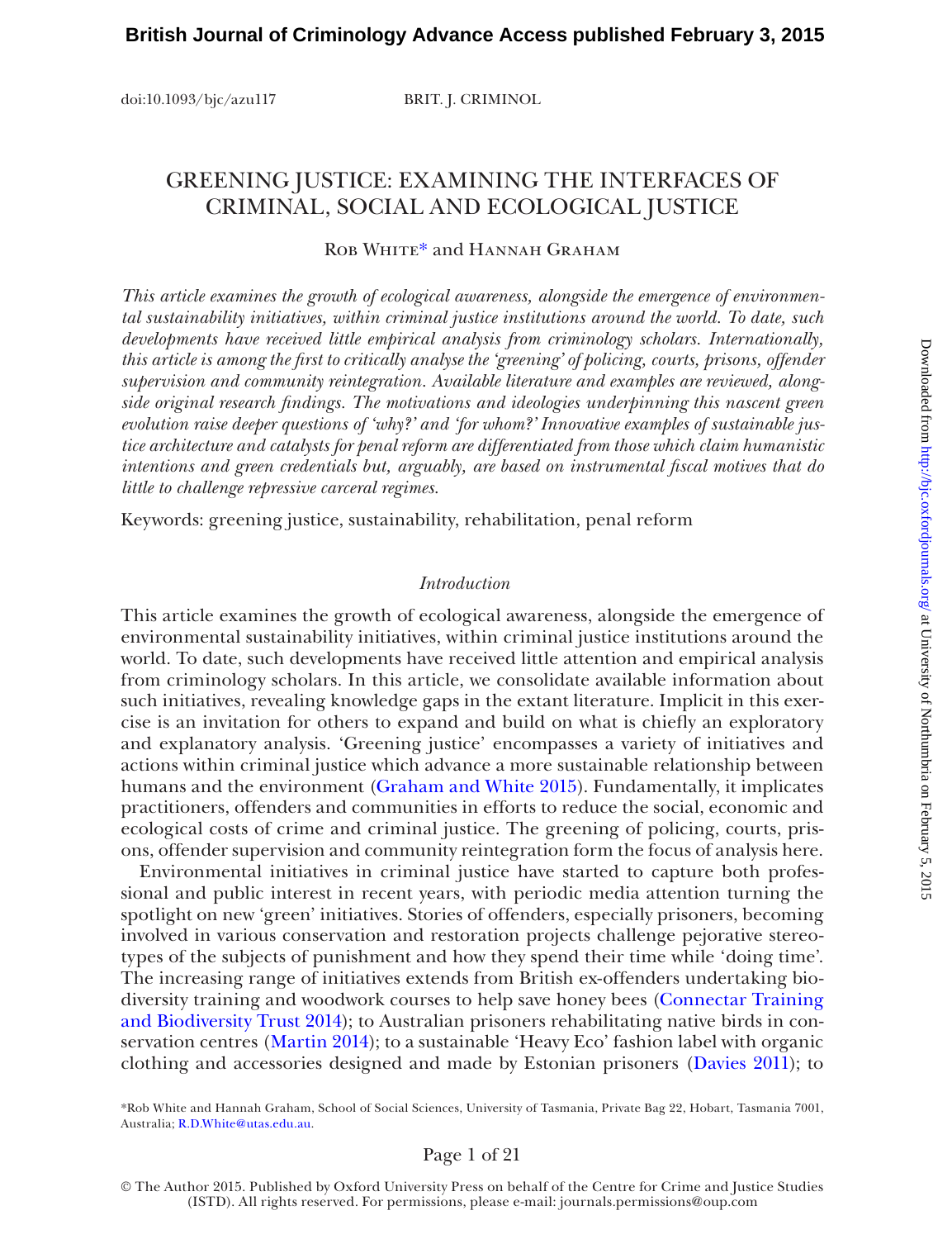Turkish National Police rapid response teams using bicycles at public events to reduce emissions [\(Daily Sabah 2014](#page-17-2)); through to renewable energy and biogas technologies improving sanitation and energy cost-efficiencies in Rwandan and Indian prisons [\(Sharan 2012;](#page-19-1) [Braw 2013](#page-16-0)). Evolving professional and public interest has, however, not necessarily been reflected in equivalent scholarly investigation.

# *Absences and opportunities in the extant literature*

Further investigation of the international literature reveals three striking observations. First, within the interdisciplinary field of criminology, there is growing academic interest in the study of environmental harm, under the broad umbrella of 'green criminology' [\(South and Brisman 2013;](#page-19-2) [White and Heckenberg 2014\)](#page-20-0). Yet, within this sub-field, relatively little attention has been dedicated to the greening of criminal justice practices and institutions. Instead, this body of literature focuses principally on exposing types of environmental harm (such as the illegal wildlife trade, toxic waste dumping or pollution offences), critically analysing issues and impacts, and discussing how the criminal justice system is or ought to be responding to such crimes (e.g. see [Beirne and](#page-16-1)  [South 2007;](#page-16-1) [White 2008\)](#page-20-1).

Second, until very recently, the established body of knowledge on justice architecture in Anglophone jurisdictions can only claim modest interest in these issues. Analysts and designers of justice architecture have been occupied with essential matters of safety and crime prevention (e.g. in prisons, the reduction of blind spots and hanging points), critiques of surveillance and the design of spaces which improve quality of life, productivity and human relations—with particular regard for political sensitivities and the perceptions of a tax-paying public (for insightful commentaries, see [Jewkes and](#page-18-1)  [Johnson 2007](#page-18-1); [Millie 2012;](#page-19-3) [Simon](#page-19-4) *et al.* 2013; [Jewkes and Moran 2014](#page-18-2)). Where green policies and sustainable practices are discussed pertaining to justice architecture, interest tends to centre on the choice of building materials or novel state-of-the-art entries into 'new generation' prison design competitions; and yet it largely evaporates after construction is completed.

The third observation is that, with few exceptions (see [Conrad 2011](#page-17-3); [Norton](#page-19-5) *et al.* [2013;](#page-19-5) [Pretty](#page-19-6) *et al.* 2013; [Stohr and Wozniak 2014\)](#page-19-7), the small but emergent literature that does concentrate on 'greening justice' tends not to be derived from scholarly sources or empirical investigation, but rather reflects organizational interest in such matters (see, e.g., the United States Department of Justice National Institute for Corrections 'Green Corrections Initiative', n.d.). Ostensibly, it is those working in justice institutions, both practitioners and policymakers, who are most readily engaged in writing about environmental sustainability in an applied criminal justice context. Accounts from the field of such initiatives and policies are breaking new ground. They also have a tendency to be mostly descriptive, non-systematic and sporadic, with a narrow focus on individual initiatives or institutions.

# *Researching greening justice*

Our interest in 'greening justice' emerged in the course of researching and writing about pioneering, innovative justice initiatives more generally (see [Graham and White](#page-18-3)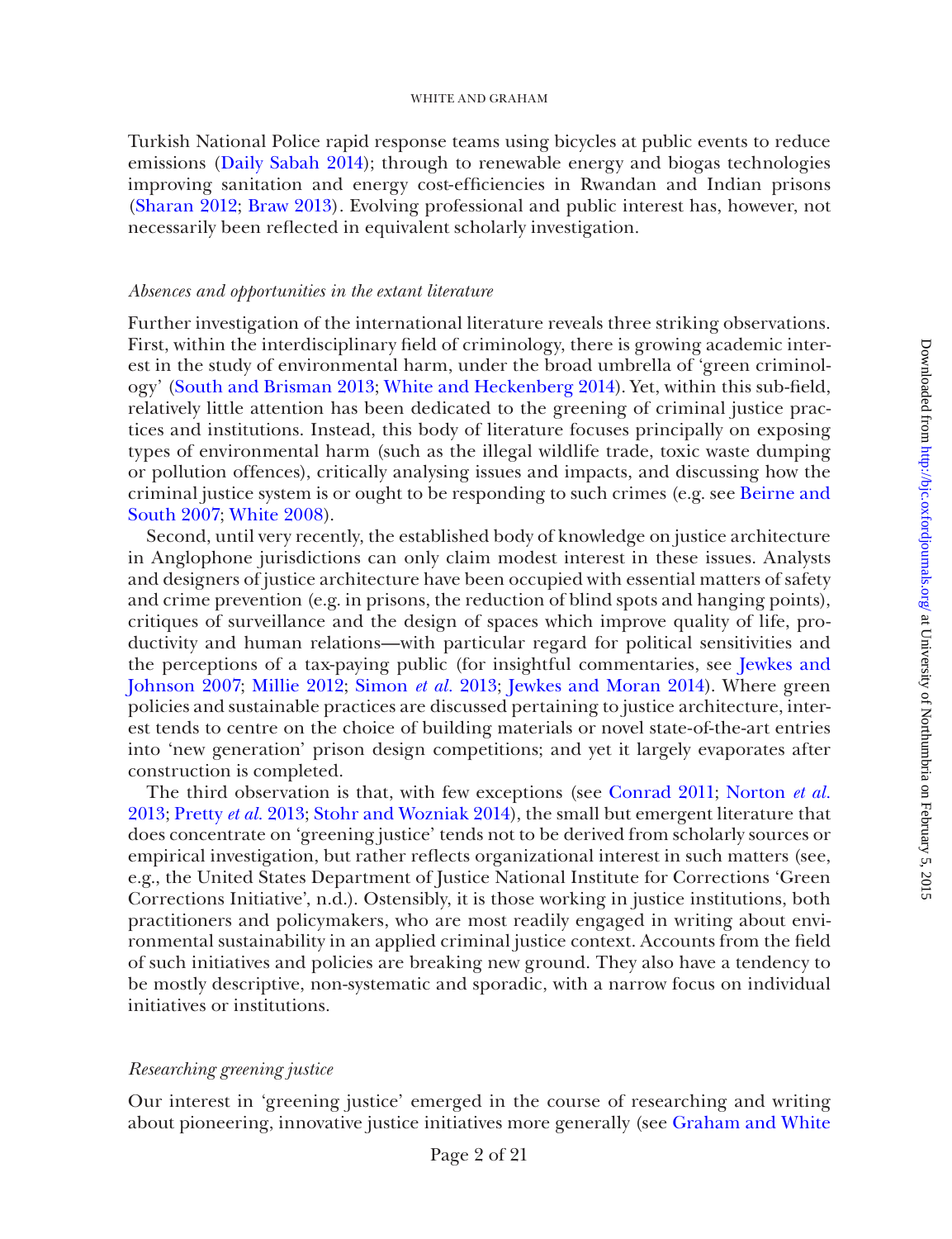[2014;](#page-18-3) [2015\)](#page-18-0). It became one of the thematic areas which feature in a larger international research project, 'Innovative Justice', which we co-lead. A strengths-based approach influenced our investigation of various forms of innovations in criminal justice in countries across the United Kingdom and Europe, the United States, Australia, the Middle East, Asia and North and South America. It was premised on a few overarching research questions, including 'what constitutes innovative justice?', 'how are ex-/offenders, practitioners and communities creatively engaged in ground-breaking justice initiatives and social innovations?' and 'what social and other consequences flow from the adoption of innovations in criminal justice, and for whom?'

Against this background, this article describes greening justice activities and policies across the major institutions of criminal justice, including our own research findings, and provides an analytical critique with an eye to the academic literature. The notion of sustainability is highly relevant in this endeavour. We use it to denote an ethos, actions and 'forms of production and consumption which maximise [human and] ecological wellbeing and biodiversity as foundations of the Nature-human relationship' ([Heckenberg 2009:](#page-18-4) 12), and, more specifically, which minimize the social, economic and environmental impact of criminal justice practices and institutions.

The first section of this paper explores the activities and purposes of 'greening justice', who is involved and how these processes are undertaken. We then examine the interface between criminal, ecological and social justice, by exploring the potential of 'greening justice' in enabling processes of restoration, community reintegration and desistance from crime. The article reflects on the motivations and ideologies underpinning this nascent green evolution, raising deeper questions of 'why?' and 'for whom?' Innovative examples which seek to realize positive penal change and environmental sustainability are differentiated from those which claim humanistic intentions and green credentials but which, arguably, do little to challenge repressive carceral regimes.

# *Greening Criminal Justice*

Criminal justice institutional interest in 'greening justice' is not the same as academic interest in 'green criminology'. There is, however, some cross-fertilization and overlap. This is found in the intersection between the social problem of crime and the need for successful offender rehabilitation and the environmental problems of habitat degradation, climate change, unsustainable production and consumption practices and pollution. For example, in the context of the United States, [Brisman \(2004\)](#page-17-4) argues that the dearth of opportunities for ex-offenders to secure employment, housing and income benefits affects the ability of communities to devote resources to tackling environmental problems. It also reinforces the problem of crime-prone neighbourhoods, which can exacerbate urban sprawl due to fear of crime, and under-utilize what could be a valuable work asset for the community (namely, the human capital of ex-offenders). Similarly, [Lynch \(2007\)](#page-18-5) underscores impending issues of 'the end of oil' and global warming as serious environmental pressures, observing that penal expansionism and the pursuit of bigger prisons across the United States is not sustainable. Instead, he argues that the world's biggest incarcerator would be better to adopt a more eco-friendly and less resource intensive philosophy of corrections with 'small, localised and environmentally friendly' prisons which depend on alternative energy sources and focus on offender rehabilitation ([Lynch 2007:](#page-18-5) 213). Sustainable development therefore needs to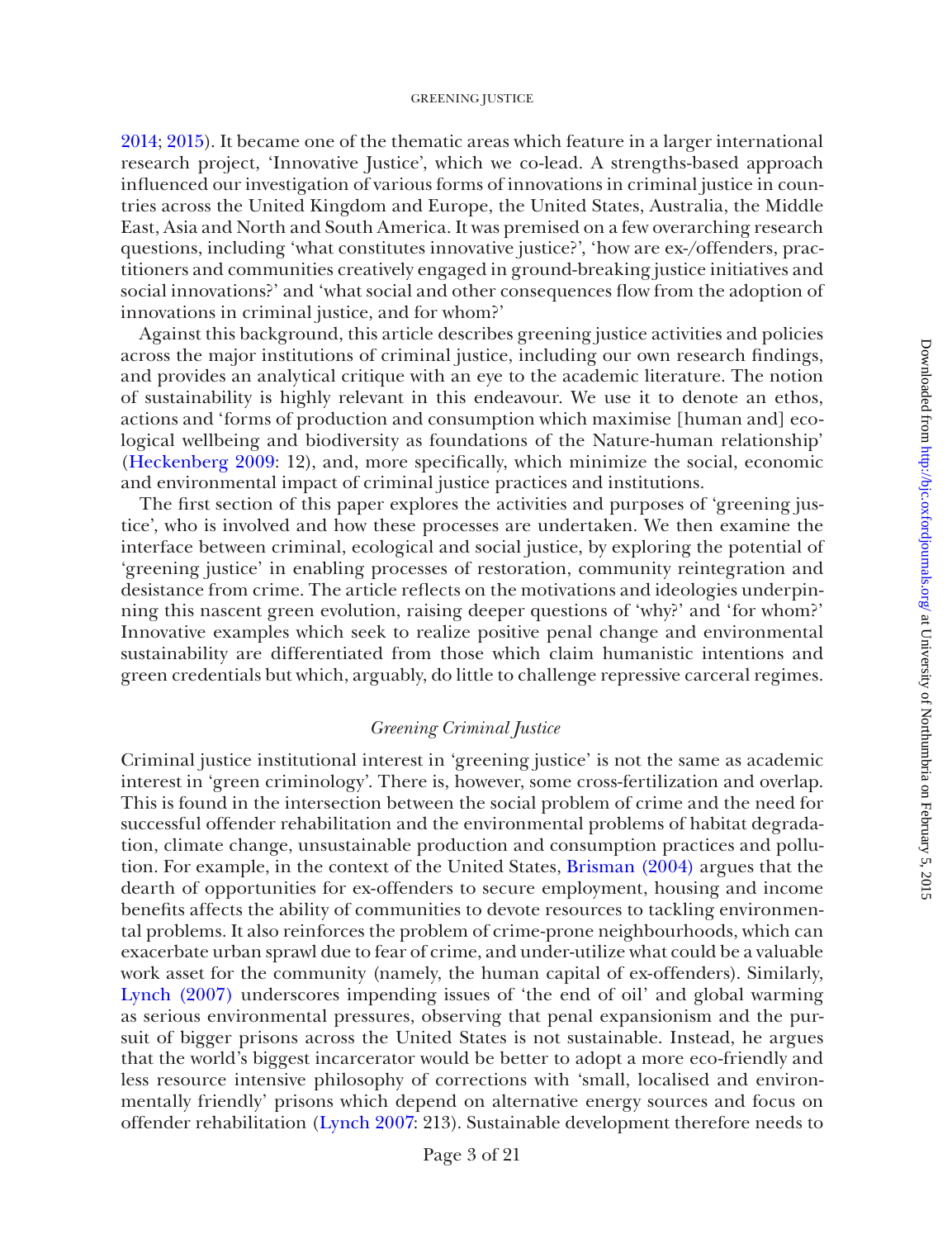acknowledge not only the usual ideas of protecting the environment and resource efficiencies, but also the restorative opportunities and ethical ways in which ex-offenders might be invited to be part of this process.

A vanguard example of integrated and holistic thinking on sustainability is the American Institute of Architects (AIA [\) Academy of Architecture for Justice \(2010\)](#page-16-2) white paper, *A Green Guide to Justice*. This extraordinary document provides a systemic approach to 'greening justice' that amalgamates human and environmental concerns to advocate progressive thinking about the needs of different stakeholders, offender rehabilitation, as well as sustainable architectural design, resource conservation and efficient technologies. The authors establish their vision of sustainable justice as being informed by action across three scales:

- (1) *The Scale of Community:* The purpose of the justice system is defined as protecting public safety by channelling deviant behaviour into acceptable norms so that all citizens can have meaningful roles in their communities. This philosophy is foundational and transformative, emphasizing treatment over punishment and focusing on improved outcomes rather than retribution.
- (2) *The Scale of Building:* Structures supporting the justice system are sited, constructed and operated to maximize resource utilization and reduce consumption and pollution generation—to create a healthy, net-positive impact on the community and the environment.
- (3) *The Scale of Personal Experience:* The physical needs, health, dignity and human potential of all who come in contact with the justice system are respected and given opportunity to flourish. This applies equally to staff, detainees, visitors, service providers, media, jurors and court support agencies (AIA [Academy of Architecture for](#page-16-2)  **[Justice 2010:](#page-16-2) 3).**

This white paper is one of the most sophisticated and philosophically coherent accounts of the possibilities of 'greening justice', albeit not without its own peculiar limitations as discussed below. Importantly, the central thrust is that physical design is only one facet of how sustainability ought to be conceptualized. In articulating this remarkable and optimistic vision, the AIA [Academy of Architecture for Justice \(2010](#page-16-2); 2013) offers checklists and pragmatic targets across the institutions of policing, courts and detention/corrections. This vision frames the discussions which follow, against which activities within the remit of each justice institution are considered in turn.

# *Greening policing*

Policing institutions and practices around the world seem to have had less engagement with environmental conservation and sustainability initiatives, relative to their criminal justice counterparts, given the relative dearth of public material in this area. Therefore, applied discussions here are necessarily brief. Yet, like prisons, police stations and resources are in use around the clock and, as a result, greening activities have the capacity to make a substantial impact.

[Lynch and Stretesky \(2012\)](#page-18-6) write about the importance of decreasing car emissions and the need for tighter vehicle emissions policies to substantively reduce greenhouse gas emissions. Pitched at this level of analysis, the issue is one of law reform and enhanced regulation and enforcement, of changing particular harmful practices that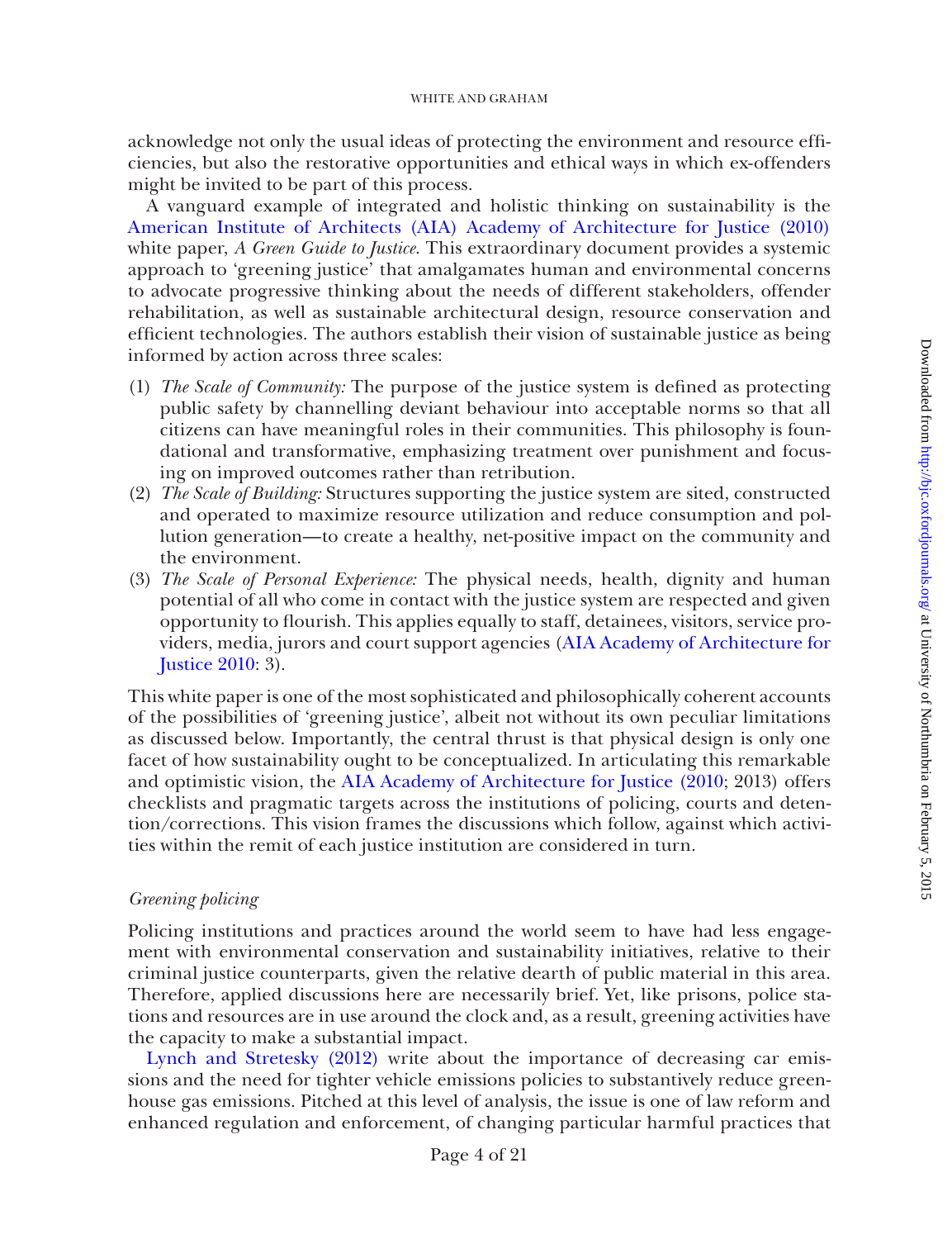contribute to global warming. This fits with green criminological efforts to re-cast the nature of 'crime' and 'harm' in ways that criminalize that which destroys or diminishes the environment. Applying this line of reasoning to the criminal justice system, Lynch and Stretesky also call attention to the extensive use of large, eight-cylinder cruisers as the police car of choice in many US jurisdictions. They argue for a reduction in fleet and car sizes, as well as increased use of electric and hybrid cars. Additionally, they point out that developing the energy efficiency of police stations as buildings may produce savings in moving towards reliance on alternative power sources such as wind, solar and geothermal energy ([Lynch and Stretesky 2010:](#page-18-7) 73–4).

These propositions are reflected in the greening justice activities being undertaken by the Hong Kong Police Force. There, 'the Force's mission is to enhance staff members' environmental awareness through staff education and publicity, and to encourage their participation in conserving the environment' in collaboration and partnership with other stakeholders [\(Hong Kong Police Force 2014](#page-18-8)). A 'Green Police' initiative has been established, which is accompanied by a three-tier structure of 'green' managers, assistant managers and wardens. The types of measures and activities which come under the remit of the Green Police include:

- waste minimization (e.g. reducing paper consumption, greater reliance upon electronic information storage, improving water management and installing low flow showers);
- fuel consumption (e.g. fuel consumption and air emissions of the Marine fleet);
- energy conservation (e.g. energy-efficient light tubes and lighting zones, solar water heating systems and reducing the unnecessary use of air conditions);
- promoting environmental awareness among staff (e.g. through intranet E-Green Corners where ideas can be exchanged, green segments in broader professional development and training, 'paperless' conferences, green fundraising and awareness-raising events with environmental charities);
- recycling programmes (e.g. facilities for source separation of commercial and industrial waste and recycling glass bottles, paper, used cartridges); and
- greening existing building spaces (e.g. green roof gardens in police stations) and sustainable new building design (e.g. use of renewable energy technologies) ([Hong](#page-18-8)  [Kong Police Force 2014\)](#page-18-8).

Metrics are produced and released online in annual environmental reports to track trends (generally downwards) in the consumption of energy, paper, envelopes, petrol and gas and in recycling and waste paper collection (generally upwards). However, the Hong Kong Police Force 'Green Police' initiative appears to be mostly instrumental, seeking to change the *modus operandi* of a large and expensive urban police force. The greening of policing in Hong Kong does not seem to incorporate reflexive consideration of or changes to the extension and expansion of police powers and numbers, nor the dominant ethos of policing strategies, which are pertinent in a place where 'the police are a department of government' in an 'undemocratic' state ([Traver 2009](#page-20-2): 65).

The above example stimulates critical reflection on the importance of synergies between broader ecological sustainability strategies and the imperative to engage and change policing practices, policies *and* cultures at the same time. A prominent illustration is found in the capacity for greening policing strategies to complement and further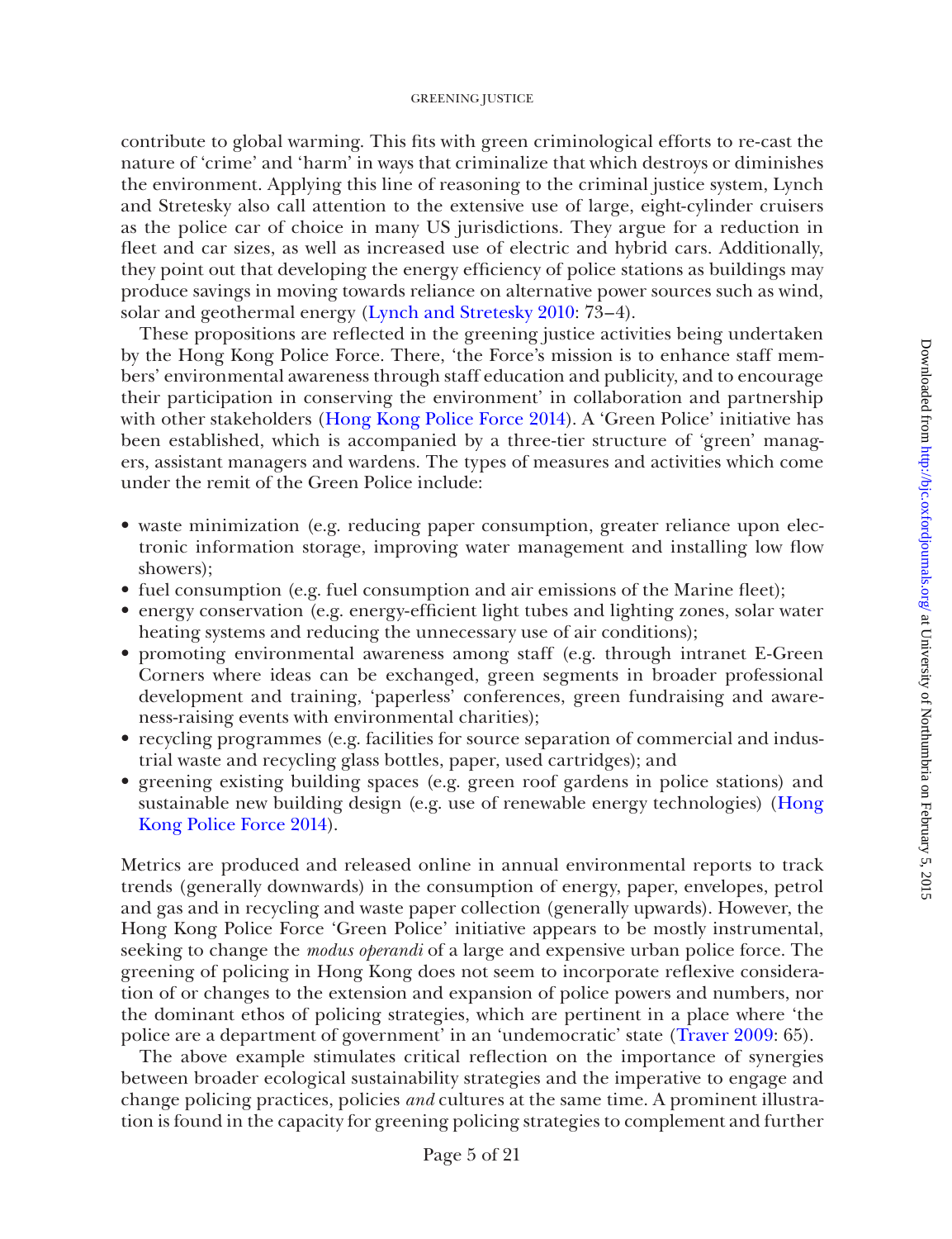the substantive aims of community policing. For example, shifts in the means and uses of transportation produce shifts in the means and quality of police–citizen interactions and community engagement. Strategies for reducing emissions and fuel consumption may necessitate the purchase and use of low energy modes of transport such as hybrid vehicles and battery-charged alternatives (e.g. two-wheeled segways, the three-wheeled T-3) (AIA [Academy of Architecture for Justice 2010](#page-16-2)). Where possible and appropriate, increasing use of police bicycle and foot patrols reduces fuel consumption and carbon emissions, saves money and improves the physical health of officers. Other benefits include raising the quantity and quality of naturally occurring police–citizen interactions through street-level community policing to increase citizens' satisfaction with and confidence in the police and enhance perceptions of police legitimacy and promote compliance and law-abiding behaviour [\(Mazerolle](#page-19-8) *et al.* 2013). Additionally, engaging with the community in regular non-coercive forms of contact provides a conduit for better intelligence about crime to inform crime prevention at a local level [\(Sutton](#page-20-3) *et al.* [2013\)](#page-20-3), as well as an opportunity for increased visibility and public reassurance [\(Innes](#page-18-9)  [2004\)](#page-18-9). Greening policing also connotes thought on the location and functions of police stations. A proposition that the public access areas of new police stations incorporate a 'community room', a safe and welcoming space where police, other agencies and citizens can meet and collaborate, reduces the need to travel (AIA [Academy of Architecture for](#page-16-2)  [Justice 2010\)](#page-16-2). Community rooms may alter community perceptions of police stations, positioning them as public buildings and circumventing their typecasting as 'intimidating' bastions of social control or 'secret places' ([Millie 2012](#page-19-3): 1). Thus, these types of strategies are 'not only energy conserving alternatives but also more effective ways of building trust-based cooperative relationships essential to the community policing perspective' (AIA [Academy of Architecture for Justice 2010:](#page-16-2) 13). Greater community engagement creates space for awareness-raising efforts to promote better understanding of the role of the police and reduce unnecessary call-outs and trivial demands on police time and resources. In essence, the strategies proposed here are visible and sustainable, allowing more coercive and consumptive strategies to be reserved for crime control issues and those emergencies which warrant such responses.

# *Greening courts*

A few green criminologists and legal scholars have used the term 'greening justice' to describe the proliferation of specialist environment courts (see [Pring and Pring](#page-19-9)  [2009](#page-19-9)), however, its ambit here is much broader. Systematic appraisal of mainstream court design and operations, e.g., has identified a wide range of measures which can reduce the environmental impact of courts [\(Kaye and Pfau 2008\)](#page-18-10). One of these relates to the proximity of court buildings to allied criminal justice institutions, such as police stations, prisons and probation. This reduces travel distances and management time and, if situated near public transport hubs (such as buses, tram and train stops), can enhance community access generally. The siting of courts needs to be assessed on a case-by-case basis since de-centralizing courts to local communities may create more buildings, while regionalizing courts for operational efficiency may increase the amount and distance of travel to and from the court (AIA [Academy of Architecture](#page-16-2)  [for Justice 2010](#page-16-2)).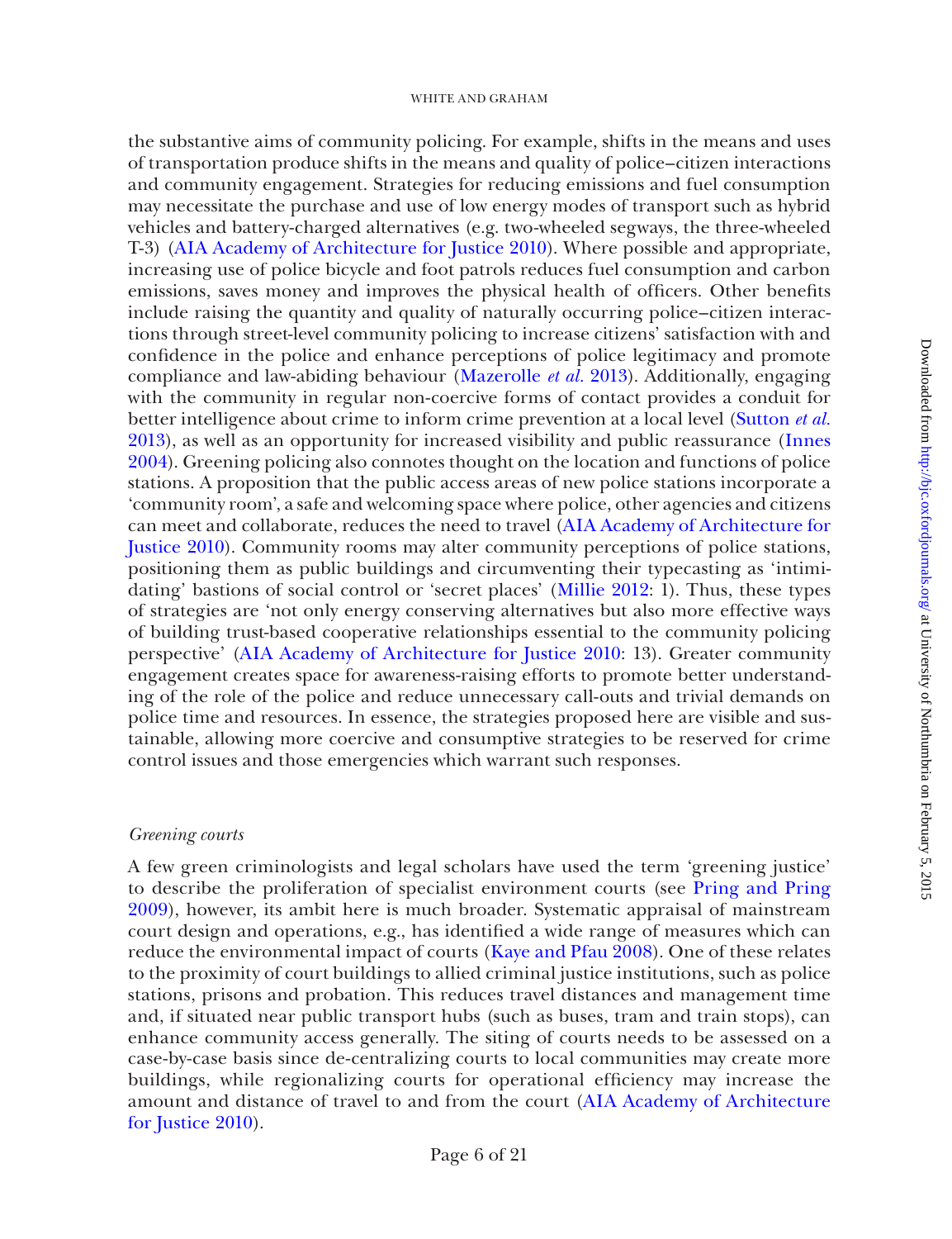Much of the attention given to greening courts relates to the physical amenity itself. Here the key issues are how best to conserve resources and reduce pollution, while promoting access to justice and, where possible, capacity for court diversion and innovation. Again notions of shared purposes and shared spaces are important: 'A court with shared services, self-service centers, interpreters, co-located support agencies, extended hours in the evenings and Saturdays, and earlier morning calendars not only creates a user-friendly, customer service-oriented facility—it also means less physical building and less transportation between facilities are required' (AIA [Academy of Architecture](#page-16-2)  [for Justice 2010](#page-16-2): 20). Community justice centres and community courts may achieve these imperatives to a greater extent than traditional courthouses. The greening justice synergies become even more pronounced when this new generation of courts produce significant rates of diversion of offenders to environmentally focused 'community benefit projects'. For example, the Brownsville Community Justice Center in the United States has a diversion scheme for young people on probation assisting with the greening and restoration of local areas and the construction of community teaching gardens [\(Center for Court Innovation 2014](#page-17-5)). These greening community justice activities make material and symbolic improvements to disadvantaged areas, which may reduce fear of crime, while improving perceptions of community safety and of the legitimacy of nature-based diversionary criminal justice sanctions. Importantly, they also boost the human and social capital and aid the identity change processes of the individual offenders involved.

A major thrust of greening courts, as with police stations and prisons, is to introduce energy-saving and waste management measures. Reducing the paper mountain associated with court and legal work is a key imperative (see [Chicago Bar Association 2008](#page-17-6)). Another is to maximize the capacity of rooms and spaces for multi-purpose use, including different kinds of court processes (e.g. problem-solving and therapeutic, adversarial, restorative justice, alternative dispute resolution methods and approaches) [\(AIA](#page-16-2) [Academy of Architecture for Justice 2010\)](#page-16-2). New building projects can be guided by the Leadership in Energy and Environmental Design (LEED ) Green Building Rating System in the United States or counterparts like the Green Building Programme in Europe, which encourage the adoption of sustainable green building practices through standardized certification.

The architectural design of courts has major implications for how people feel within such premises, underscoring the therapeutic and aesthetic benefits of greening courts. Provision of views to nature and allowing natural light into occupiable spaces helps to create less stressful environments for all concerned—victims and their families, defendants and offenders, lawyers, police, journalists, members of the general public, the judiciary and court staff. Consideration might be given as to whether efforts to increase the greenery in and around courts may indeed be led by people with direct experience with the criminal justice system. Indoor and outdoor plants may be grown by prisoners. Gardens and courtyards may be maintained by people on community service orders. Beautiful and symbolic art forms using recycled materials may be crafted by victims or offenders (or both) for the gardens or to adorn austere public foyer walls. Public access areas, especially court foyers, should be opened up for use by others for community events and functions outside of standard hours of operation (AIA [Academy](#page-16-2)  [of Architecture for Justice 2010\)](#page-16-2). These activities may help to enhance the perceptions of courts as public spaces, reduce stress and offer something scenic to look at for those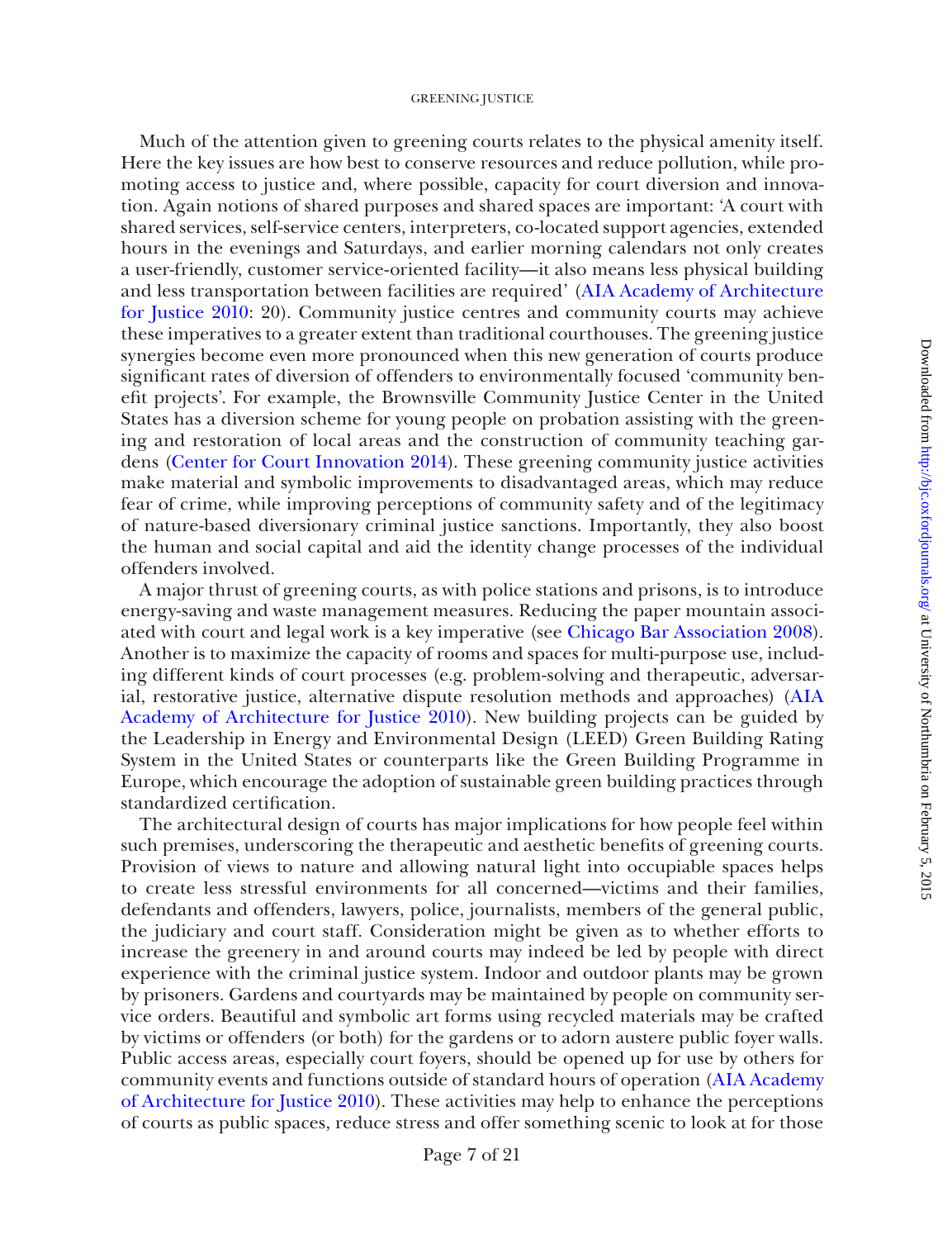waiting to enter the courtroom. An important caveat is that the involvement of offenders, victims and other stakeholders in such activities must be respectful, voluntary (in the sense of chosen, not forced) and positively recognized.

# *Greening prisons*

The greening of corrections and notions of 'the green prison' have, relative to other criminal justice institutions, generated the most discussion amongst practitioners and policymakers ([Feldbaum](#page-17-7) *et al.* 2011; [Stohr and Wozniak 2014\)](#page-19-7). It is understandable, and yet somewhat ironic and hypocritical, that this is most keenly observed in the United States. Sustainability efforts are being spearheaded in a nation criticized as 'an apostle of "zero tolerance" policing, architect of "three strikes and you're out" and world champion in incarceration', including the widespread use of mass confinement in inhumane conditions ([Wacquant 2012:](#page-20-4) 38). The social (including racial and intergenerational) and environmental impact of a burgeoning prison-industrial complex is staggering (see [Garland 2001](#page-17-8); [Larson 2014\)](#page-18-11).

Against this penal landscape, questions being posed by sustainable justice advocates stand out as particularly subversive: '"how small – rather than how large – should we build our new jail?" without sacrificing public safety' (AIA [Academy of Architecture](#page-16-2)  [for Justice 2010:](#page-16-2) 24). Prioritizing sustainability and balancing criminal justice with social and ecological justice has the capacity to shift debates on penal architecture and carceral geographies, as smaller prisons, and indeed, open prisons and low security prisons are more sustainable. A 'smaller building means a smaller footprint, with reductions in site use, materials, consumption, domestic water usage, pollution generation, energy and staff costs' (AIA [Academy of Architecture for Justice 2013](#page-16-2): 25). Similar to the point raised in relation to courts, siting and designing greener prisons, with outlooks to nature and including eco-friendly practices, has the capacity to change the emotional geography of the prison as a place where people live and work, affecting how they feel and relate in different spaces (see [Crewe](#page-17-9) *et al.* 2014). Of critical importance is the capacity for greener, smaller, more open plan and rehabilitation-oriented correctional facilities to diminish the symbolic violence of the prison as a dominant instrument of punitive penalty in Western neoliberal societies. Ostensibly, this should entail less concrete, less cages and bars and, ultimately, less reliance on the use of confinement and coercive control.

In their guide to 'greening corrections', [Feldbaum and colleagues \(2011\)](#page-17-7) identify five distinct areas as relevant:

- (1) the greening of correctional facilities and their operations (e.g. buildings with low energy and resource consumption);
- (2) the education and training of inmates to prepare for re-entry including environmental literacy (e.g. an understanding of the green economy and opportunities offered by green-collar jobs);
- (3) the greening of correctional industries through pioneering sustainable and ethical processes, products, and partnerships (e.g. a bio-mass plant that produces sustainable electricity);
- (4) the greening of offender re-entry programs (e.g. landscaping, energy efficiency retrofitting); and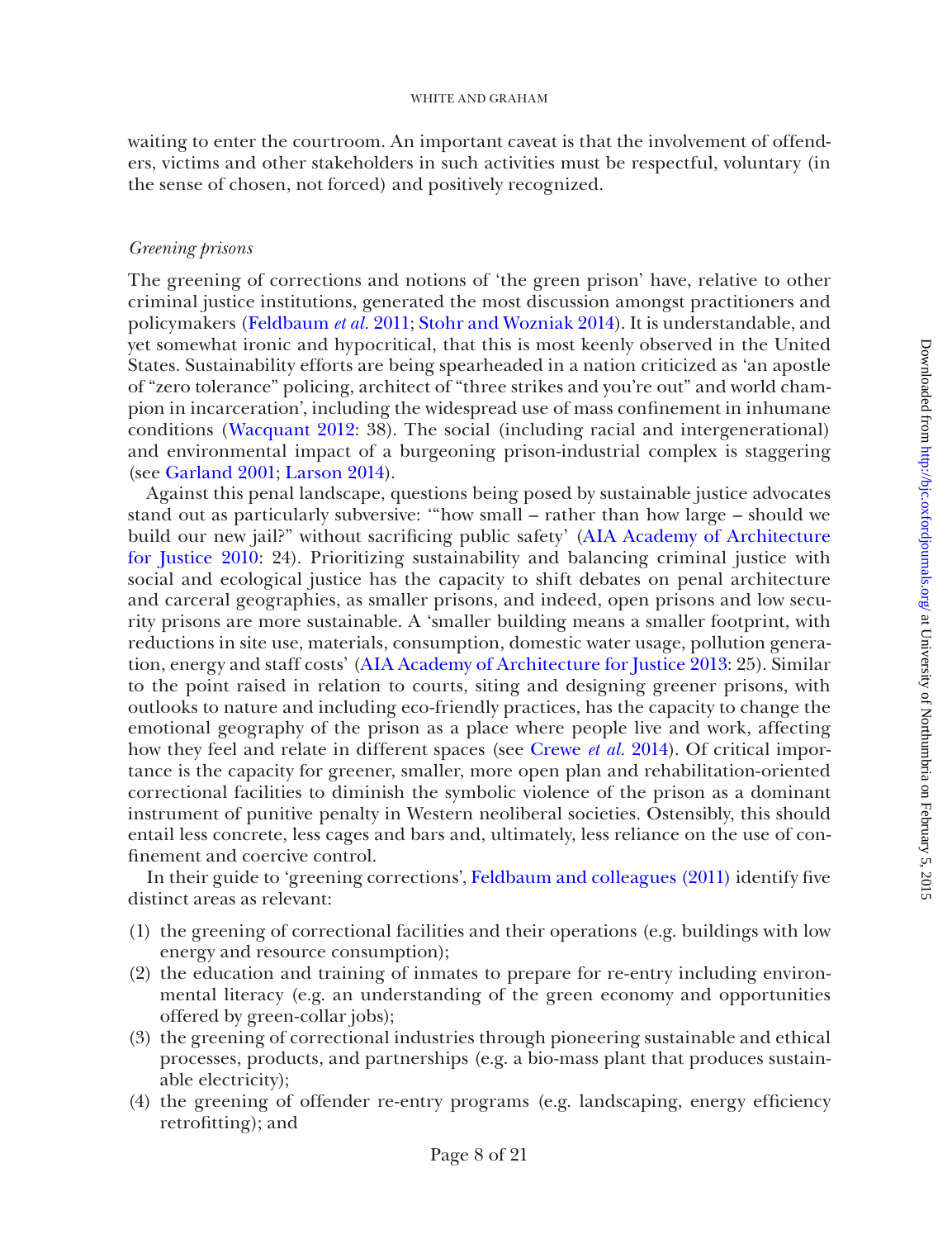(5) Sustainability awareness raising and 'how-to' guidance for strategic and frontline correctional staff in implementing sustainability practices and leadership, ranging in complexity and investment (e.g. creation of a sustainability working group).

These reflect the inter-related concerns of pursuing criminal, social and ecological justice, which are discussed in more depth later in the article.

A prime example of the institutionalization of these objectives is the Sustainability in Prisons Project (SPP) in the United States, a ground-breaking 'greening justice' initiative. It has been inherently collaborative from its advent in 2003, which involved scientists and educators from the Evergreen State College and staff from the Washington State Department of Corrections. Since then, it has expanded to offer activities arranged around four areas: science and sustainability education, conservation, sustainable operations and community contributions. The importance and place of conservation and scientific research within SPP is one of its hallmarks. The project connects people inside and outside prison walls to create a collaborative, intellectually stimulating environment, in which incarcerated men and women enjoy guest lectures and workshops, and play key roles in conservation and advancing scientific knowledge ([Ulrich and Nakadarni 2009](#page-20-5); [SPP 2013\)](#page-19-10).

A wide range of conservation interventions, rehabilitation activities for abandoned or abused dogs, toxic pollution remediation projects and scientific research constitute the present activities across prison services in Washington State. The Cedar Creek Corrections Centre in Washington State features diverse activities and projects designed and implemented by SPP participants, including:

- A greenhouse and garden located within the prison's perimeter that provides healthy organic vegetables and saves thousands of dollars a year in food costs;
- Low-tech food composting (including worm culture) to support on-site gardening and landscaping, which serves to divert food waste from landfills, and saves money;
- Recycling of thousands of kilograms of paper and cardboard, which again diverts these from landfill and saves money;
- Beekeeping that offers both honey as food and beeswax that is an ingredient in the on-site produced hand lotion;
- Nurturing endangered species of turtles back to health and captive rearing of frogs; and
- Water catchment tanks and native landscaping, which support a broad array of migratory birds and pollinators such as butterflies.

For prisoners, these initiatives and activities have led some to pursue professional and educational goals after their release such as working at a plant nursery or enrolling in a horticulture course. They have had other immediate effects as well, such as giving a sense of hope and encouraging a strong work ethic (see [Graham and White 2015](#page-18-0)). A female prisoner and SPP participant (cited in [Millman 2014](#page-19-11)) describes her experience of providing care and obedience training for abandoned or abused dogs:

Having the exposure to the animals gives you a connectivity you wouldn't have… Seeing them get a second chance, and being part of that second chance gives me greater hope for my future as well as theirs.

The built environment and daily prison operations are improved too, making these institutions 'green facilities' involving cost-effective environmentally sound practices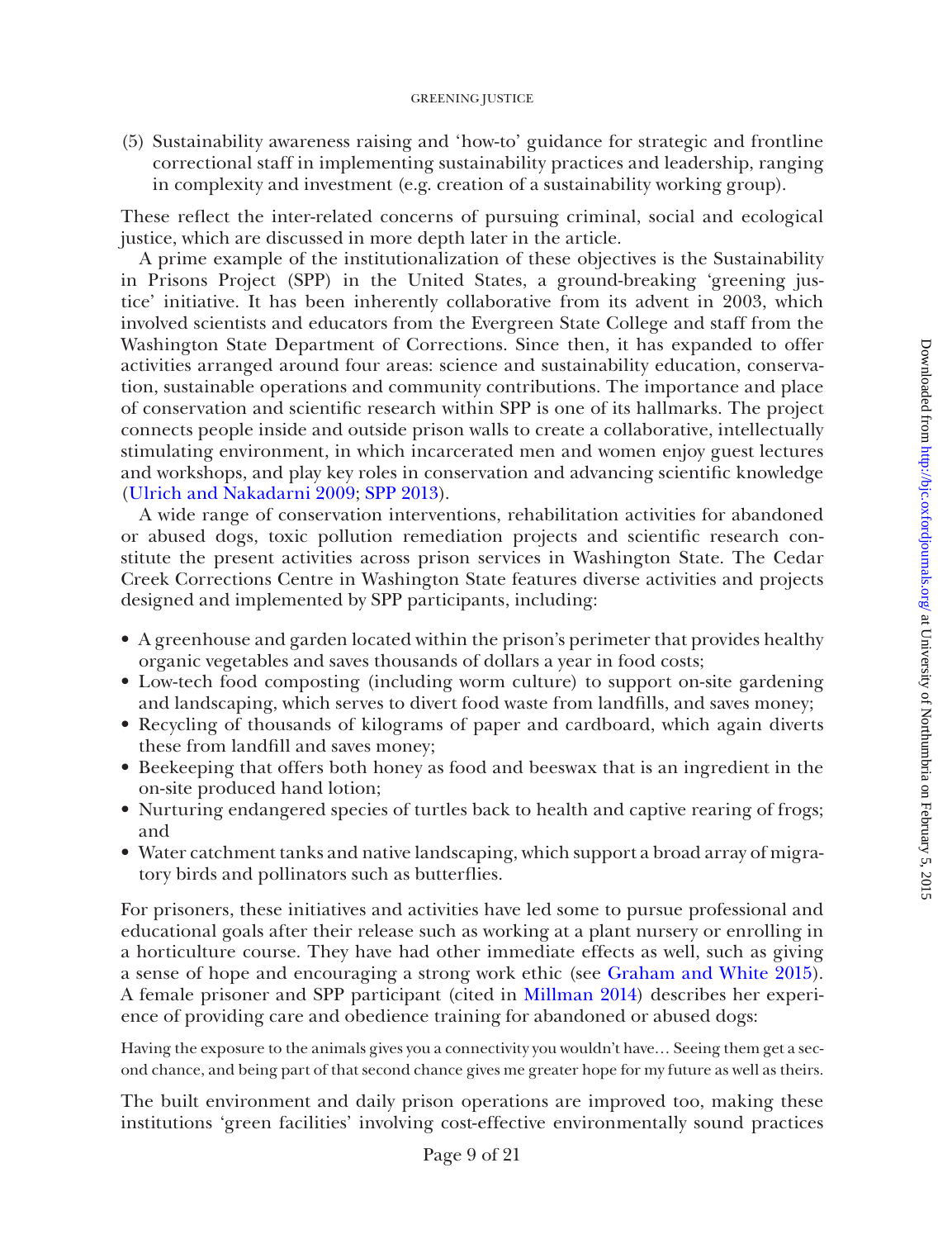that engage offenders with direct responsibility for these activities. Related to this, it is acknowledged that 'green collar workers'—people with expertise in ecology, energy efficiency and environmentally friendly development—are in increasing demand for their skills. Education and training under the auspices of the Sustainability in Prisons Project is geared toward conservation objectives and practical skill development. SPP includes preparing inmates for vocational and trade-level work, such as carpenters who construct green buildings, weatherization specialists, installers of solar panels and wind turbines, ecological research assistants, organic farmers and beekeepers [\(Graham and](#page-18-0)  [White 2015](#page-18-0)).

The sustainability of SPP is partly derived from the level of collaboration and ownership from the many stakeholders, and strategic support provided by corrective services management (see [Vanneste 2010\)](#page-20-6). The executive leadership of the Washington Department of Corrections (DOC ) championed the idea of sustainability; there is an explicit DOC Sustainability Commitment to 'reduce the environmental, economic, and human cost of prisons'.

Similar sustainability policies and projects that are smaller in scale can be observed in prisons elsewhere, e.g. prison community gardens and organic food distribution networks in Australia (see [Graham and White 2015](#page-18-0)). These 'greening prisons' activities allow for the physical and mental health benefits of 'green exercise', vitamin D from sunshine, improved mood and stress relief ([Barton and Pretty 2010\)](#page-16-3), while participants develop a 'work ethic' and a 'nature ethic'. The first refers to the capacity to undertake tasks within given boundaries and timeframes, accentuating pro-social values and interpersonal skills. The second refers to appreciation of the contours and dynamics of 'nature', including the importance of conservation and propagation of plant and animal species. This entails knowledge of tree and plant species, and in some cases animal species, and of general ecological, nutritional and agricultural principles. The psychosocial and interpersonal aspects of greening prison initiatives occur naturally as well. Prisoner participants are actively taking part in activities which support their rehabilitation, without necessarily doing a psychological cognitive skills programme or being overtly instructed in citizenship responsibilities. Positive affirmation of the roles of 'gardener', 'citizen scientist' or 'horticulture student' fosters their internalization and normalization. The outdoor environment, strong collaborative partnerships and contact with nature are the vehicle for positive and healthy features of community.

By way of contrast to America, for many years, penal systems in Scandinavia have invested considerable thought and resources into sustainability activities and routinely promoting human rights in criminal justice. For example, Bastøy prison, a low security prison island in the Oslo fiord in Norway, is the world's first 'eco-prison'. The Norwegian approach continues to attract international attention for its ethos of penal exceptionalism and the island's sustainable eco-friendly practices ([Pratt 2008](#page-19-12)). Practical operations and interpersonal relationships are guided by 'human-ecological' principles and the notion of 'normalization', where prisoners are expected to lead lives as productive and similar as possible to those of fellow citizens. At Bastøy, prisoners are engaged in animal husbandry, sustainable farming and food production, recycling, renewable energy use and carbon emission reductions; they also have access to generous facilities to promote their physical and mental health. As of 2013, Bastøy prison had a remarkably low reoffending rate of just 16%, compared to around 70% for prisons across Europe and the United States ([James 2013](#page-18-12)). The architecture and ethos of its high security Norwegian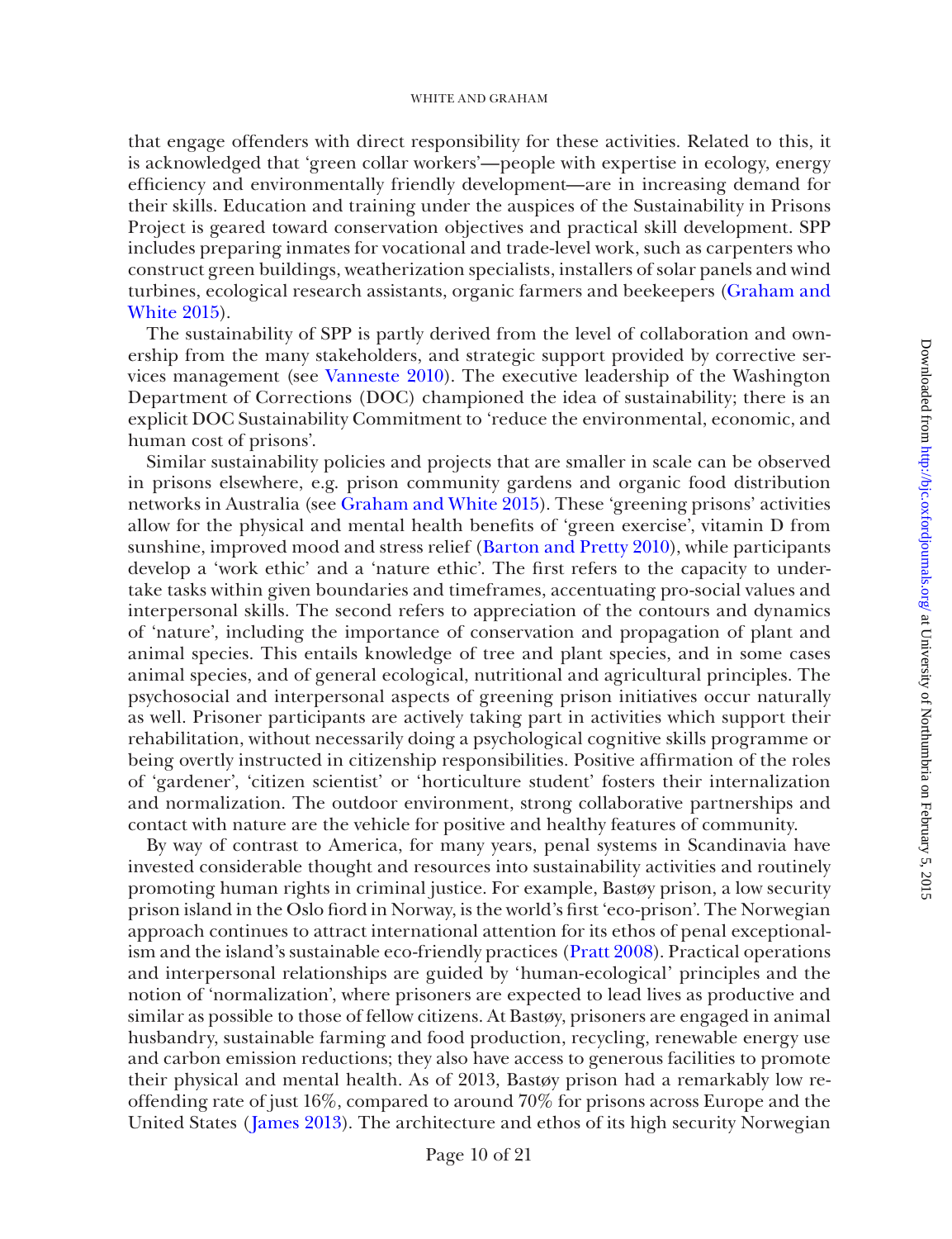counterpart, Halden prison which is located in a forest and has no bars on its windows, generates similar amounts of international interest for the conditions granted to those offenders classified as 'high risk'. However, no matter how burnished their eco credentials and exceptional architecture, Bastøy, Halden and other Nordic prisons like them are still prisons and therefore still primarily places of punishment (see [Hancock and](#page-18-13)  [Jewkes 2011;](#page-18-13) [Ugelvik and Dullum 2012;](#page-20-7) [Shammas 2014](#page-19-13)). However, they serve as exemplars of justice architecture and practices which allow prisoners to live and work in conditions that mirror those of other citizens, in settings and doing activities designed to maximize human and ecological wellbeing, given the context in which they occur.

### *Greening offender supervision and community reintegration*

This section canvasses international initiatives which involve people with offending histories undertaking environmental activities in the community, as a component of their supervised orders or following their completion. This is often done in collaboration with social enterprises, charities and community groups. Importantly, a reintegrative focus on 'generativity' ('making good' by helping others, making a difference which benefits the next generation; see [Maruna 2001](#page-19-14)) is emphasized here. We are keenly interested in initiatives where people with convictions take up opportunities to do good work because they want to—not because they are forced to—with restorative benefits for the environment, themselves and the wider community.

The Offenders and Nature (O&N) schemes in the United Kingdom are an established example of a greening justice initiative which incorporates a moderately strong rehabilitative ethos [\(Carter and Pycroft 2010;](#page-17-10) [Pretty](#page-19-6) *et al.* 2013). These schemes involve adult prisoners and probationers working alongside Forestry Commission staff or a Probation Supervisor on woodland sites, carrying out tasks such as creating and maintaining footpaths, coppicing, fencing sites, brashing, tree planting, small-scale felling and opening up dense vegetation to create more diverse habitats [\(Carter 2007](#page-17-11); [Carter](#page-17-10)  [and Pycroft 2010\)](#page-17-10). The orientation of the O&N schemes is toward reparation through positive work that provides skills, satisfaction and payment, with highly visible effects.

In light of the age-crime curve and ontogenic (age-related) theories of desistance from crime (see [Uggen 2000;](#page-20-8) [Laub and Sampson 2001](#page-18-14)), 'greening justice' initiatives which engage juveniles and young adults comprise distinct advantages. The [Skill](#page-20-9) Mill [\(2014\)](#page-20-9) is a social enterprise in Newcastle, England, which provides employment for young people aged 16–18 to realize a set of inter-related environmental and social aims. Its mission is to undertake water- and land-based management that helps to reduce local flood risks and improve the local environment. A core focus of the initiative is increasing engagement, employability and educational levels of young people with offending histories to enable them to gain long-term sustainable employment, to reduce re-offending and increase community safety (The Skill [Mill 2014\)](#page-20-9). Services offered by the Skill Mill include construction of walkways and access ramps, digging channels, waterway clearance of general and plant litter, waste clearance of household, industrial and commercial items, mapping of invasive species, mapping of protected species, habitat vegetation management and flood defence work such as sandbag wall construction. A student evaluation of the effectiveness of the Newcastle Youth Offending Team's (YOT) Environmental Construction Scheme, a joint project of the YOT and the Environment Agency, found overwhelming support for the scheme on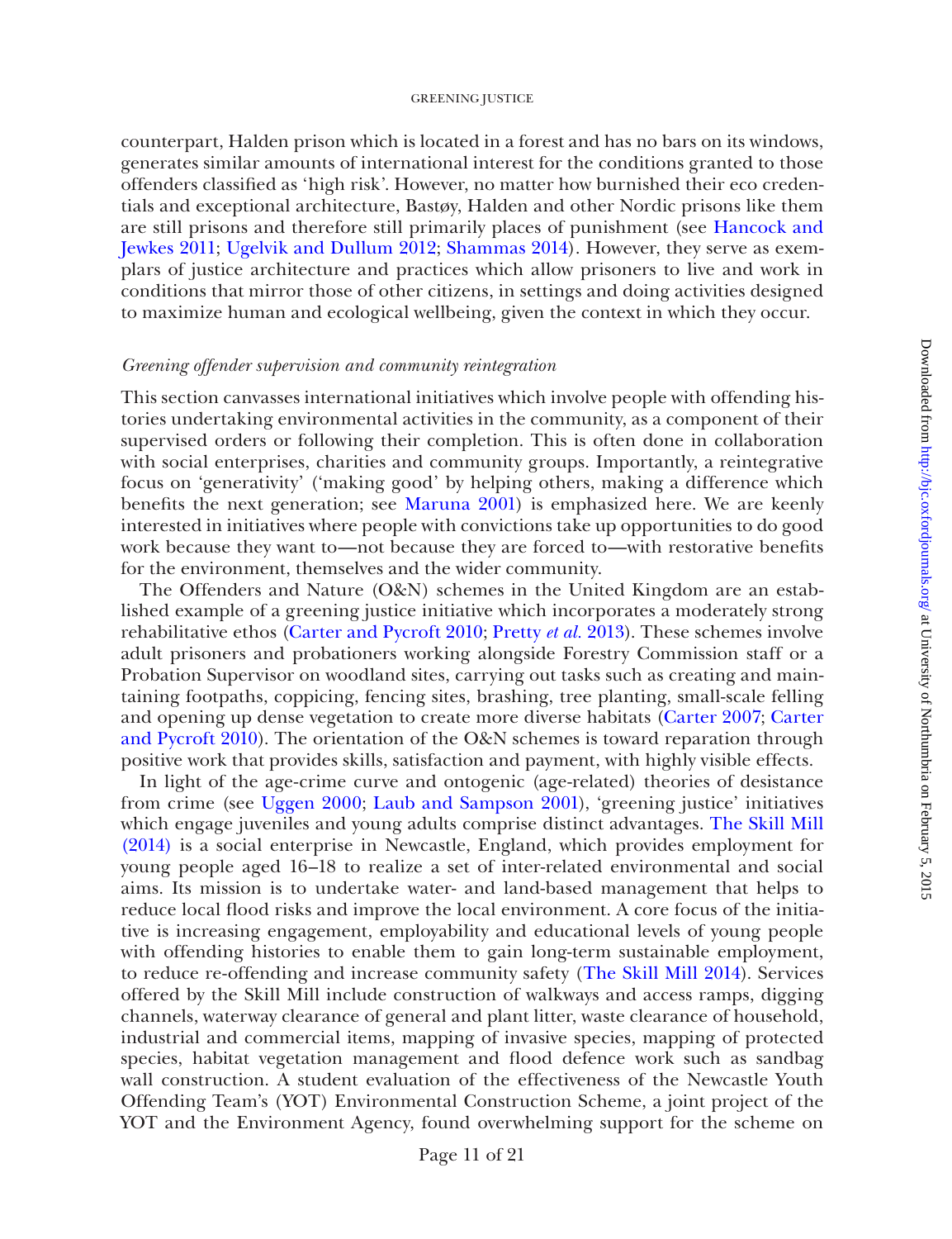the part of the young offenders. Approximately 80 per cent said they would go into this kind of work in the future, and a similar percentage said they enjoyed reparation work. Statistically, participants in the programme appeared to do better than the national average in terms of re-offending rates [\(Brown and Thorpe 2009\)](#page-17-12). The apparent success of this approach means that it is currently being expanded to include numerous other locations throughout England.

In the United States, culturally relevant 'green re-entry' initiatives are achieving positive outcomes in the lives of Indigenous young people [\(Brachear 2010;](#page-16-4) [McKay](#page-19-15) *et al.* 2013). Early indications from the Tribal Juvenile Detention and Re-entry Green Demonstration Program, e.g., appear promising. People from three tribes were involved: the Hualapai Indian Tribe, the Mississippi Band of Choctaw Indians and the Rosebud Sioux Tribe. This initiative assists detained and re-entering Native American young people to successfully reintegrate into the community through the use of green technologies and participation in environmental sustainability activities. Activities include gardening, beekeeping, building greenhouses, solar panel installation and hydroponics, as well as incorporating traditional tribal culture through cultural education, activities and ceremonies ([McKay](#page-19-15) *et al.* 2013). This initiative promotes participants' cultural citizenship and social rehabilitation, including opportunities to boost their cultural, human and social capital, and to restore their moral character and identity, in managing issues of stigma and shame.

# *The Interfaces Between Criminal, Social and Ecological Justice*

The importance of 'greening justice' approaches to conventional criminological concerns (such as offender rehabilitation and desistance) can initially be assessed through consideration of the interface between the social and the ecological. The standard 'social ecology' approach to understanding crime, especially in regards to juvenile justice, situates the problem as one that demands attention at varying levels of the social structure—e.g. the individual, families, groups, neighbourhoods, communities, mass media, politics and industry [\(Cunneen and White 2011](#page-17-13)). It is the interaction between individuals and their socio-cultural and natural environments which are viewed as important in shaping options and choices for that person. Accordingly, crime and desistance from crime are reciprocally influenced by the conditions and contexts in which they occur ([Farrall](#page-17-14) *et al.* 2010). The projects and initiatives examined in this article engage with the social ecology of crime and desistance through use of multi-faceted and contextually sensitive approaches.

Examining the interfaces between criminal, social and ecological justice becomes of paramount importance, however, when 'greening justice' policies and practices are evaluated in the light of the competing values and interests that underpin them. One of the propositions in the AIA [Academy for Justice Architecture \(2010:](#page-16-2) 28) white paper on sustainable justice presents a lucid illustration. In greening detention and corrections, its authors argue the need for greater use of technologies to 'minimize inmate movement' on fiscal and instrumental grounds. Instead, the greater use of video visits and electronic attorney-client conferences, video arraignment and court proceedings are suggested, to reduce transport costs and emissions, as well as the use of human resources (AIA [Academy for Justice Architecture 2010:](#page-16-2) 28). Moreover, if prisons are conceptualized as akin to any other built public infrastructure, reducing human traffic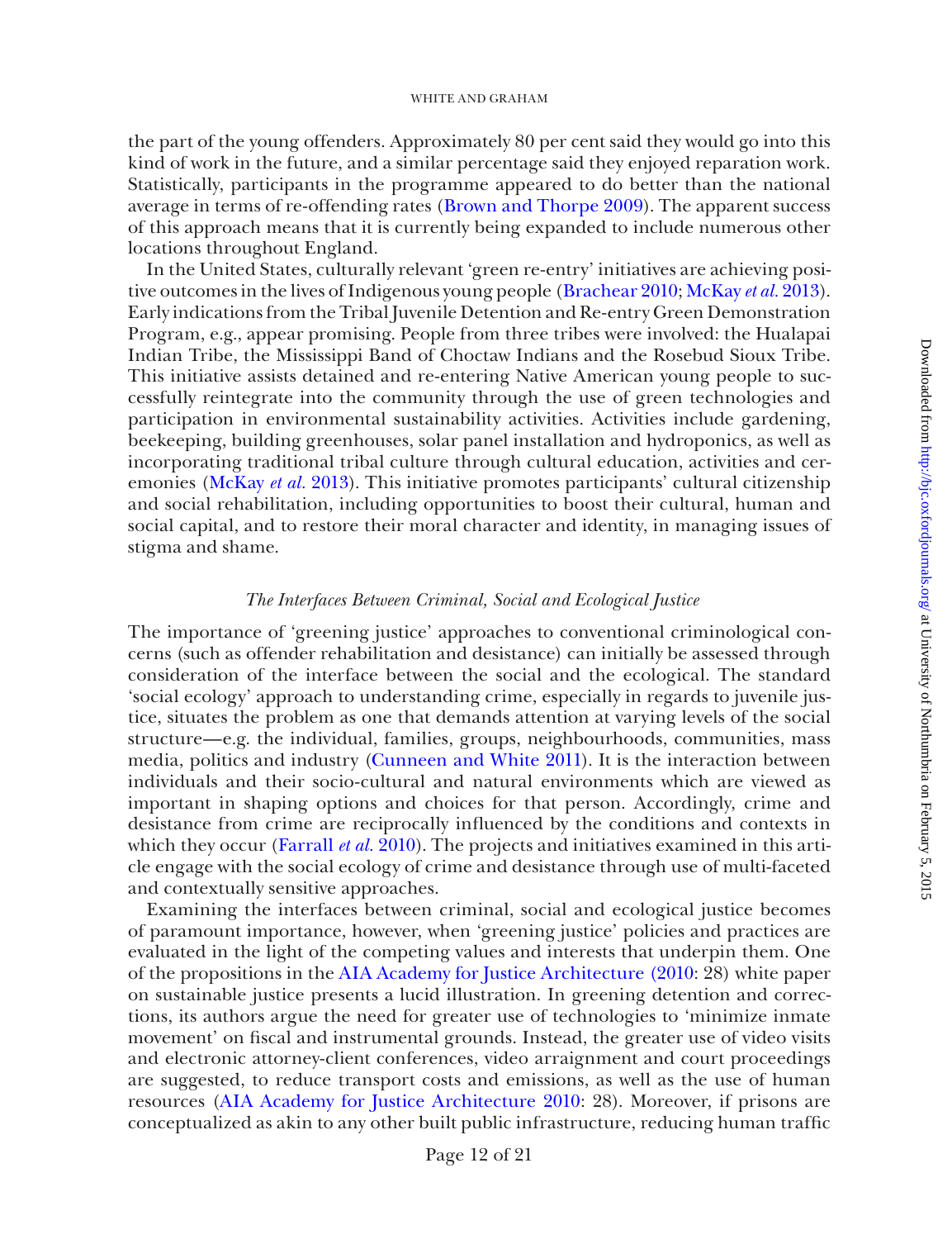flow within them will necessarily reduce monetary costs and natural resources spent on heating or air conditioning and lighting to maintain a comfortable visual and thermal climate. While these propositions may make sense from an ecological and architectural perspective, they are problematic from a criminological perspective. Successful reintegration initiatives, e.g., necessitate frequent circulation of prisoners within the community and movement within the prison (such as prisoner mentor schemes, or green exercise activities in open spaces). Likewise, family contact is of demonstrable benefit and, while 'video visits' may have their place, it is not the same as face-to-face interaction. The logic of environmental sustainability may not match entirely the logic of rehabilitation. Insufficient thought and consultation regarding maintenance of a balance between criminal, social and ecological justice may acquiesce unintended and counterproductive consequences.

Nonetheless, where undertaken ethically and effectively, the potential benefits of greening justice for the human subjects of punishment appear promising. [McNeill](#page-19-16) [\(2012\)](#page-19-16) explains how mainstream criminal justice institutions and professional actors need to be mindful of the inter-related forms that offender rehabilitation may take including but extending beyond psychological rehabilitation and correctionalism. He underscores the need for common rehabilitative interventions, such as cognitive skills programmes, to be accompanied by broader opportunities for social, moral and legal/judicial rehabilitation, to better enable reintegration and desistance processes [\(McNeill 2012\)](#page-19-16). In the context of this article, greening justice initiatives which respectfully engage incarcerated and community-based offenders have the capacity to help them realize different forms of rehabilitation. Environmental rehabilitation and ecological justice may serve as a catalyst for social and moral rehabilitation and social justice, allowing offenders to volunteer alongside other community members and with charities, 'giving back' to help others and the environment. Becoming a community gardener or volunteering to save endangered species may facilitate processes of identity change—how they see themselves and how others see them—enabling their symbolic re-qualification as citizens to be welcomed back, rather than stigmatized and excluded, after punishment ([McNeill 2012\)](#page-19-16). Documenting their positive contributions in official records and files, in turn, may affirm civil rights, access to the labour market and capacity to reintegrate. For example, at a practical level, certificates of appreciation or green re-entry programme completion are useful in parole applications and job applications for entering environmental industries and the 'green-collar' workforce.

The greening of community-based offender supervision and community justice further highlights the potential benefits and synergies between criminal, social and ecological justice. Emergent research indicates that the greening of inner-city areas, especially vacant lots, is associated with reductions in certain types of crime and reductions in residents' fear of crime [\(Kuo and Sullivan 2001](#page-18-15); [Garvin](#page-17-15) *et al.* 2013). [Maruna](#page-19-17)  [\(2012\)](#page-19-17) points out the irony and opportunity inherent in mobilizing offenders, as volunteers and/or workforces, to lead the greening of public spaces for these purposes. 'Green' crime prevention in cities may yield multiple, inter-related benefits. Tackling the signs of disorder and the problem of 'broken windows' ([Wilson and Kelling 1982](#page-20-10); but for critique of this see [Sutton](#page-20-3) *et al.* 2013) associated with violence, fear and further crime can be materially addressed by repairing damage and replacing concrete with trees, shrubs, grass and gardens. Ostensibly, allowing offenders to lead green initiatives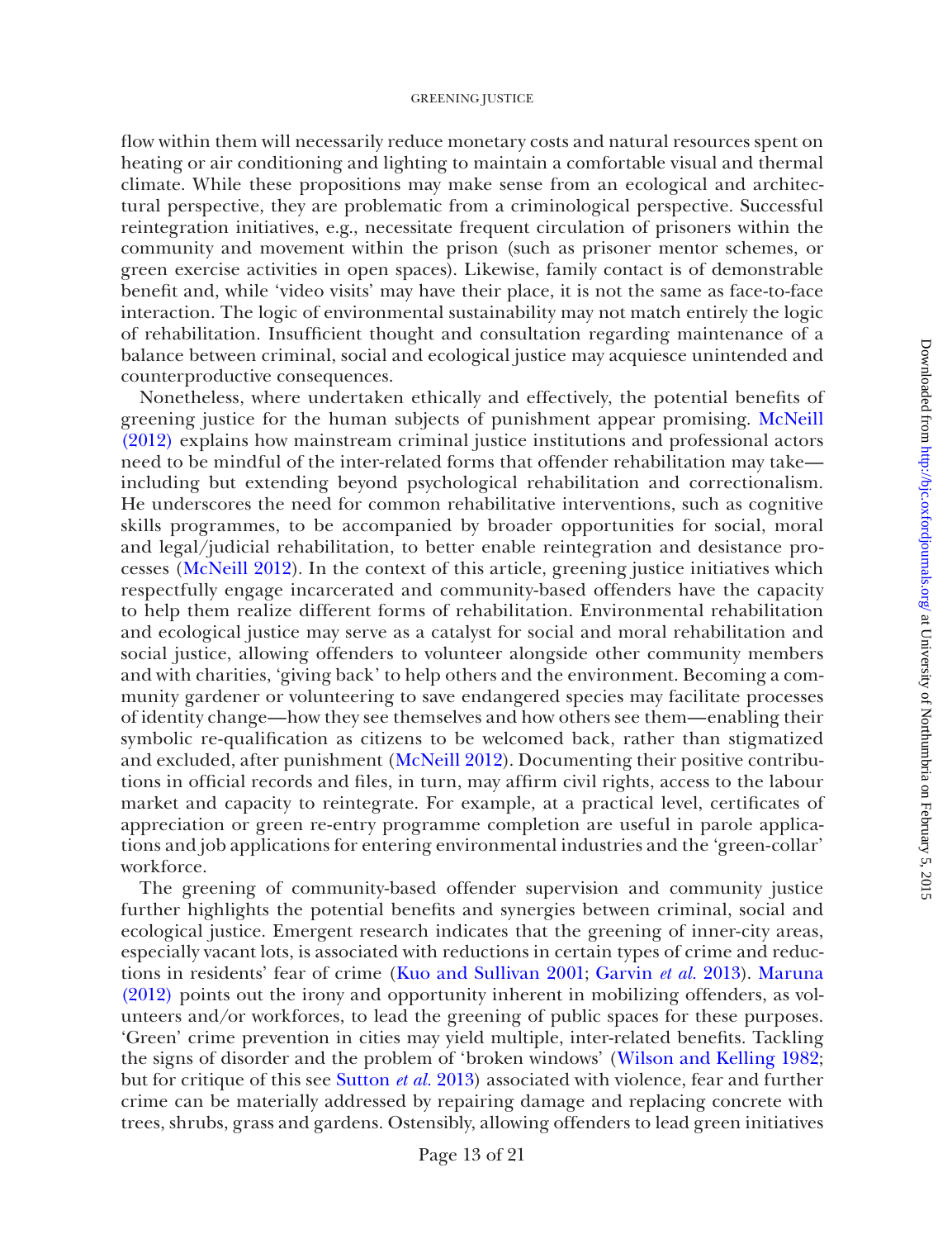which prevent crime and reduce residents' fear of crime may, consequentially, enable their desistance and reduce their risk of re-offending.

Green community justice and crime prevention initiatives which include urban community gardens and food security initiatives enhance social justice and food justice in the same moment that they provide positive outlets for sustainable local criminal justice ([Brisman 2009](#page-17-16)). Urban greening and community gardening initiatives which involve people with convictions engender pride of place (i.e. the garden or restored environment itself, as well as restoring local community pride), pride in skilled achievement (i.e. something tangible is produced, a new garden and fresh food for low income earners) and pride in citizenship (demonstrating they are capable of change and fulfilling citizenship responsibilities).

Physically demanding labour is a core component of many 'greening justice' projects, but this in and of itself is not sufficient to the realization of positive benefits. Outdoor chain gangs, for instance, involve demanding toil but under circumstances that are extremely negative and brutal. The context and purpose of physical labour influences the lived experiences and perceptions of offenders and those with whom they interact. The places and spaces where the activity occurs must not only be neutral (or not overtly coercive), but attractive from the viewpoint of natural light, views of nature and handson engagement with plants (see [Cammack](#page-17-17) *et al.* 2002).

Moreover, critical commentators raise the cogent reminder that, even though the architecture and aesthetics of 'new generation' prisons may be less brutal and repressive than traditional forebears, 'we must be careful not to de-politicize the nature of the material, embodied relations of production in favour of more romanticized, beautiful – but, perhaps anaestheticizing – versions' [\(Dale and Burrell 2003](#page-17-18) cited in [Hancock and](#page-18-13)  [Jewkes 2011:](#page-18-13) 627). While 'greening justice' initiatives may herald more natural beauty and resource conservation, scrutiny of the intended and unintended consequences of justice architecture and sustainability activities remains essential. Indeed, issues surrounding the motivations, ideologies and ethics of 'greening justice' warrant deeper, critical reflection, as 'green' does not necessarily always mean 'good'.

# *Motivations, ideologies and opportunities*

From the point of view of the administrators and policymakers of criminal justice, for instance, there is an emergent agenda to cut energy, offset carbon emissions, save water and recycle waste—in other words, to transform the physical and operational infrastructure of criminal justice institutions to become more environmentally sustainable [\(Anderson](#page-16-5)  [2009;](#page-16-5) [Feldbaum](#page-17-7) *et al.* 2011; [Sheldon and Atherton 2011\)](#page-19-18). Our preliminary synthesis of available information identifies different rationales and dimensions of 'greening justice':

- *Fiscal:* saving money, creating revenue;
- • *Architectural and Geographical:* siting and designing sustainable, green buildings;
- • *Legal:* complying with State and international regulations, charters and laws;
- *Political:* public relations, electoral cycles and taxpayers as voters;
- *Environmental:* less waste and emissions, more eco-friendly practices;
- • *Educational:* developing environmental ethics and awareness among practitioners, offenders, policymakers and communities;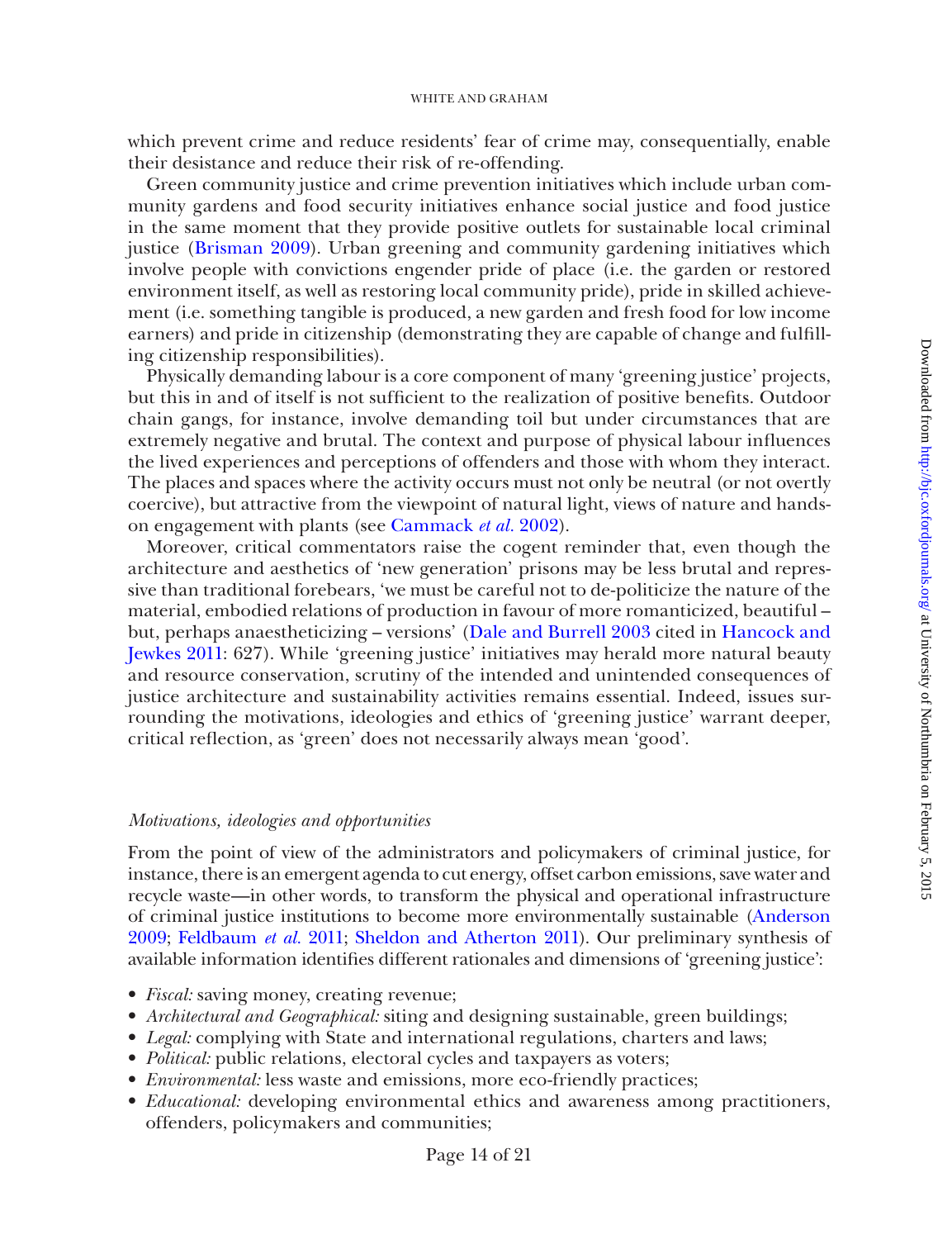- • *Physical and Psychological:* reducing stress, more exercise, healthier police, court and corrections staff, healthier offenders;
- *Instrumental:* 'keeping offenders busy', staff ticking boxes;
- • *Criminological:* crime prevention and safety, decarceration, reducing re-offending;
- • *Moral and Ideological:* social innovations enabling desistance, citizenship; saving endangered species; and
- *Cultural:* positive shifts in police, judicial and penal cultures.

The financial and other benefits of 'greening justice' need to be interpreted carefully and contextually. For instance, there is a clear philosophical and practical 'fit' between systems based upon progressive rehabilitation and the construction of eco-friendly facilities. This is most apparent in Scandinavian countries such as Norway, where policy principles of penal exceptionalism are supported by 'normalization' strategies that simultaneously demand autonomy and skill development, as well as responsibility, among those few offenders who are incarcerated.

But what about the United States, England and Wales, Australia and other Western jurisdictions that host many of the projects discussed in this article? The United States, e.g., imprisons more people than any other nation on earth ([Walmsley 2013\)](#page-20-11), whilst the number of people in prison or on probation in England and Wales and Australia has risen sharply in recent years ([Australian Bureau of Statistics 2014;](#page-16-6) [Ministry of Justice National Offender Management Service 2014\)](#page-19-19). In these places, prison is not a 'last resort'; conversely, it seems that punitive penal populism is thriving (see [Pratt 2007;](#page-19-20) [Cunneen](#page-17-19) *et al.* 2013). In such contexts, it is plausible that 'greening justice' may be misappropriated as a cost-effective way to incarcerate even more people, while at the same time providing a 'feel good' gloss in regards to what are mixed intentions or even regressive penal cultures. Several examples illustrate this. While well considered in its environmental intentions and achievements, one of the stated objectives of the 'green' multi-purpose Blue Earth County Jail and Justice Center in Mankato, Minnesota, is 'to allow for future jail expansion in a costeffective manner' [\(Beyer 2012](#page-16-7): 2). Meanwhile, prisons in Australia and New Zealand have taken to using new or 'recycling' old shipping containers for use in prisons, which may be justified by proponents as saving money and resources and having low embodied energy. However, in the context of severe heat in parts of Australia, this raises pressing questions about their impact on wellbeing and human rights, not to mention what they signify in terms of penal politics (see [Grant 2013\)](#page-18-16). In the United States, investigations have revealed exploitative and unsafe correctional industries involving prisoners in e-waste recycling projects that are little more than 'toxic sweatshops' which fail in their duty of care to protect participants ([Jackson](#page-18-17)  *et al.* [2006](#page-18-17); [Kaufman 2010\)](#page-18-18).

Arguably, one of the most serious warnings that 'green' does not necessarily equate to 'good' is found in the appropriation of the 'green' mantra by the US Government at the infamous Guantánamo Bay prison and naval base. Guantánamo boasts stateof-the-art green technologies, including four large wind turbines, multi-faceted fuel and energy reduction strategies, as well as bicycle-riding traffic police—which reduce emissions and consumption and save US taxpayers millions of dollars each year [\(Beuno](#page-16-8)  [2005](#page-16-8); [Goldenberg 2011](#page-17-20)). The imbalance in values and ideologies in terms of criminal, ecological and social justice are most apparent where the 'green' credentials and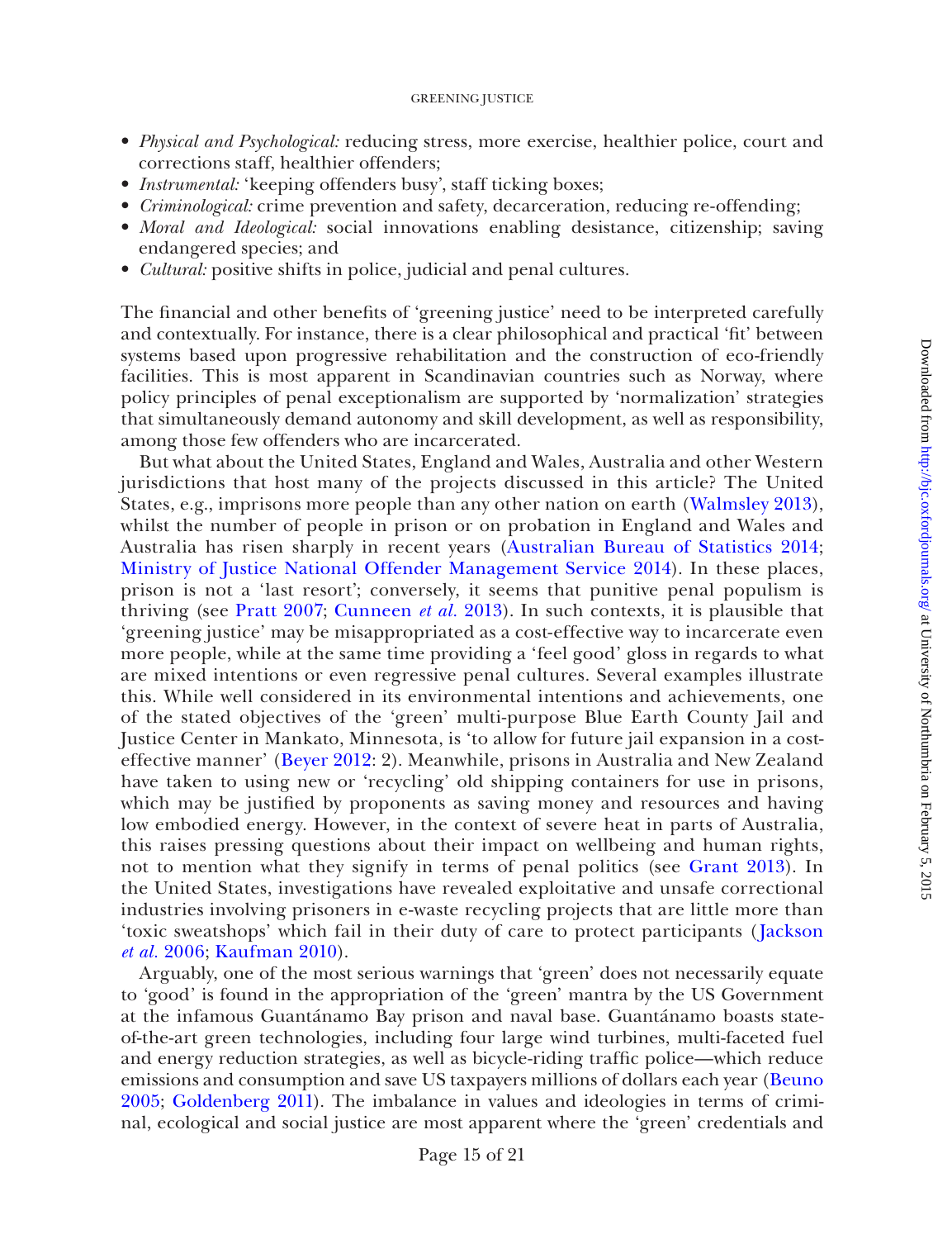eco-ambitions of militarized carceral regimes are co-located with torture and other violations of fundamental human and civil rights (see [Gordon 2009\)](#page-18-19).

Yet, we argue that the advent and spread of 'greening justice' projects is not insignificant in terms of justice operations and human experiences and should not be assessed on the basis of extremes such as this, nor on historical penal trends. Our research suggests that 'good' things can indeed emerge from 'bad' places and troubling histories [\(Graham and White 2014;](#page-18-3) [2015\)](#page-18-0). In this, we echo the sentiments of [Lyons \(2012\)](#page-18-20) who points out that, while wholesale transformations are nigh impossible within the United States' entrenched prison-industrial complex, there is hope nonetheless in regards to more sustainable prisons and their contributions to the prison food system: 'Yet these micro-movements – with their local specificity, relatively low operational costs (as compared to national programs), and tangible benefits to local communities – can have broad reaching positive effects on recidivism, rural economies, public health, and sustainable agriculture' [\(Lyons 2012:](#page-18-20) 84). In other words, 'greening justice' initiatives *can* create social value and make a positive difference, for some, in particular places, and under specific circumstances.

The very presence of 'greening justice' initiatives are important in terms of the politics of penal reform. Such initiatives tap into a penal abolitionist sentiment to the extent that rhetorical claims about protecting the environment are linked to efforts to reduce the number and size of prisons due to their ecological footprint. This is one of the arguments put forward by green criminologists [\(Lynch and Stretesky 2010](#page-18-7)). There are strong reasons—in terms of both ecological and social justice—to not build more prisons. In a criminal justice context, it is not only about doing more with less, it is about doing less. Indeed it is a truism that the most sustainable building is the one that is never built. It is entirely contradictory to the core notion of 'sustainability' to see claims about 'greening justice' that interpret it as justifying penal expansionism. Similarly, one of the paradoxical harms which may potentially be produced from the emergent 'greening justice' evolution is the reification of a new generation of 'green eco-prisons' as an ideal type, and through this a further legitimation of the penal project, rather than its transformation or abolition. In our view, true sustainability hinges upon the impetus to decarcerate, diminish in size and de-commission, restricting the use of confinement as a genuine last resort.

### *Conclusion*

'Greening justice' fundamentally involves practitioners, offenders, governments and communities adopting more ethical and sustainable methods in the doing of criminal justice. This is occurring in different parts of the criminal justice system, across diverse jurisdictions, and involves considerable variation in specific project design and implementation. A coherent philosophy connecting such diverse initiatives is yet to be established, but thee positive potential of 'greening justice' is rapidly being recognized, albeit selectively, within criminal justice institutions around the globe.

From our perspective, it is important to delve more deeply into the specific dynamics and contours of particular initiatives involved in 'greening justice' by talking directly with offenders, practitioners and communities about them. As part of this, it is essential to interrogate concepts such as 'innovation', both theoretically and concretely, and to ensure that the language itself ('greening justice') denotes something meaningfully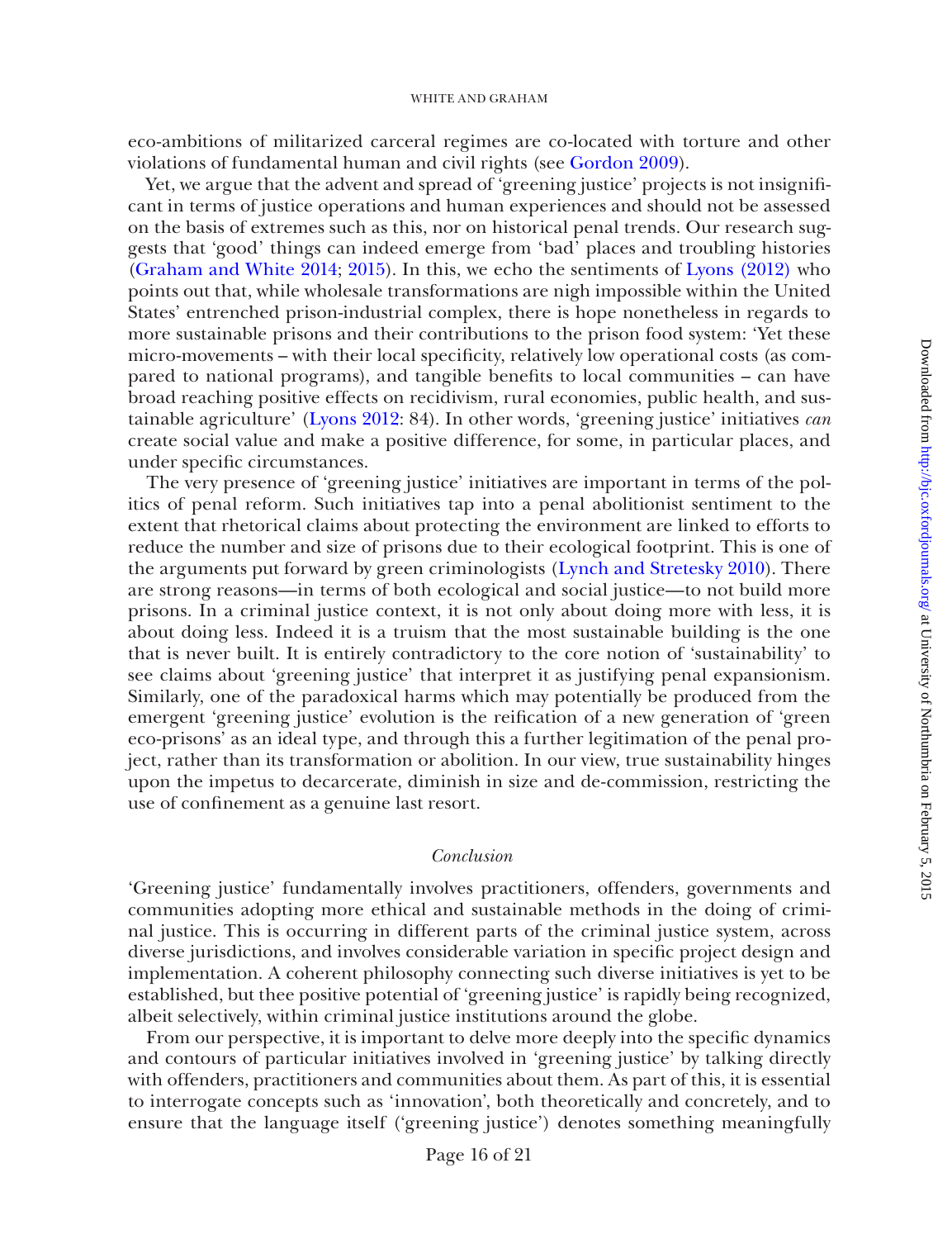different (in terms of 'sustainability' as well as system and practice reform) to the *status quo* (see [Graham and White 2014](#page-18-3); [2015\)](#page-18-0).

In a world that is rapidly being subject to the vagaries of climate change, more and more attention will be placed upon the natural environment and the Nature-human relationship. The 'greening justice' initiatives discussed in this article provide evidence that, in a number of respects, criminal justice institutions have the capacity to be at the vanguard of good ecological practice and conservation. Hence, there is a merger of interests as justice architecture and criminal justice reform (including personal reform for those with offending histories) circle around how best to make justice more environmentally sound. In this event, a win-win situation is created for humans and Nature alike. We believe that this holds true for ethical and effective 'greening justice' initiatives that pertain to community policing, crime prevention, courts, prisons, probation and community reintegration. In the end, much depends upon the precise relationship between criminal, social and ecological justice that, in turn, is forged in the crucible of particular social practices occurring within specific institutional contexts.

### **REFERENCES**

- <span id="page-16-2"></span>American Institute of Architects (AIA ) Academy of Architecture for Justice. (2010), *Sustainable Justice 2030: Green Guide to Justice [White Paper]*. American Institute of Architects.
- ——. (2013), 'Sustainable Justice Checklist', available online at [https://higherlogicdown](https://higherlogicdownload.s3.amazonaws.com/AIA/Sustainable%20Justice%20Checklist.pdf?AWSAccessKeyId=AKIAJH5D4I4FWRALBOUA&Expires=1410605869&Signature=B93%2FuXicYtLFxaHtJ6OdnJ1ggY0%3D)load.s3.amazonaws.com/AIA [/Sustainable%20Justice%20Checklist.pdf?AWSAccessKeyI](https://higherlogicdownload.s3.amazonaws.com/AIA/Sustainable%20Justice%20Checklist.pdf?AWSAccessKeyId=AKIAJH5D4I4FWRALBOUA&Expires=1410605869&Signature=B93%2FuXicYtLFxaHtJ6OdnJ1ggY0%3D) d=AKIAJH5D4I4FWRAL BOUA [&Expires=1410605869&Signature=B93%2FuXicYtLFxa](https://higherlogicdownload.s3.amazonaws.com/AIA/Sustainable%20Justice%20Checklist.pdf?AWSAccessKeyId=AKIAJH5D4I4FWRALBOUA&Expires=1410605869&Signature=B93%2FuXicYtLFxaHtJ6OdnJ1ggY0%3D) [HtJ6OdnJ1ggY0%3D](https://higherlogicdownload.s3.amazonaws.com/AIA/Sustainable%20Justice%20Checklist.pdf?AWSAccessKeyId=AKIAJH5D4I4FWRALBOUA&Expires=1410605869&Signature=B93%2FuXicYtLFxaHtJ6OdnJ1ggY0%3D) (accessed 13 September 2014).
- <span id="page-16-5"></span>Anderson, K. (2009), 'Commissioner's Message – Greening Corrections', *Corrections News*, Queensland, Australia, August 2009: p. 5.
- <span id="page-16-6"></span>Australian Bureau of Statistics. (2014), *Corrective Services Australia: June Quarter, 2014*. Australian Bureau of Statistics.
- <span id="page-16-3"></span>BARTON, J. and PRETTY, J. (2010), 'What Is the Best Dose of Nature and Green Exercise for Improving Mental Health? A Multi-Study Analysis', *Environmental Science and Technology*, 44: 3947–55.
- <span id="page-16-8"></span>Beuno, V. (2005), 'Navy's New Wind Turbines to Save Taxpayers \$1.2 Million in Annual Energy Costs', American Navy, available online at [http://www.navy.mil/submit/display.](http://www.navy.mil/submit/display.asp?story_id=18059) [asp?story\\_id=18059](http://www.navy.mil/submit/display.asp?story_id=18059) (accessed 12 September 2014).
- <span id="page-16-7"></span>Beyer, J. (2012), 'Leading by Example: Blue Earth County Goes "Green" in Its New Justice Center and Jail', *National Institute of Corrections*, 1–13 [National Jail Exchange], available online at http://NICIC [.org/NationalJailExchange](http://NICIC.org/NationalJailExchange) (accessed 10 October 2014).
- <span id="page-16-1"></span>Beirne, P. and South, N. (eds) (2007), *Issues in Green Criminology: Confronting Harms Against Environments, Humanity and Other Animals*. Willan Publishing.
- <span id="page-16-4"></span>Brachear, M. (2010), 'Re-entry Program Gives Muslims Second, Green Chance', *Chicago Tribune*, available online at <http://www.chicagotribune.com> (accessed 10 October 2014).
- <span id="page-16-0"></span>Braw, E. (2013), 'The Companies, Prisons and Cities Making Energy from Human Waste', *The Guardian*, 25 July 2013, available online at [http://www.theguardian.com/sustainable](http://www.theguardian.com/sustainable-business/blog/making-energy-from-human-waste)[business/blog/making-energy-from-human-waste](http://www.theguardian.com/sustainable-business/blog/making-energy-from-human-waste) (accessed 12 September 2014).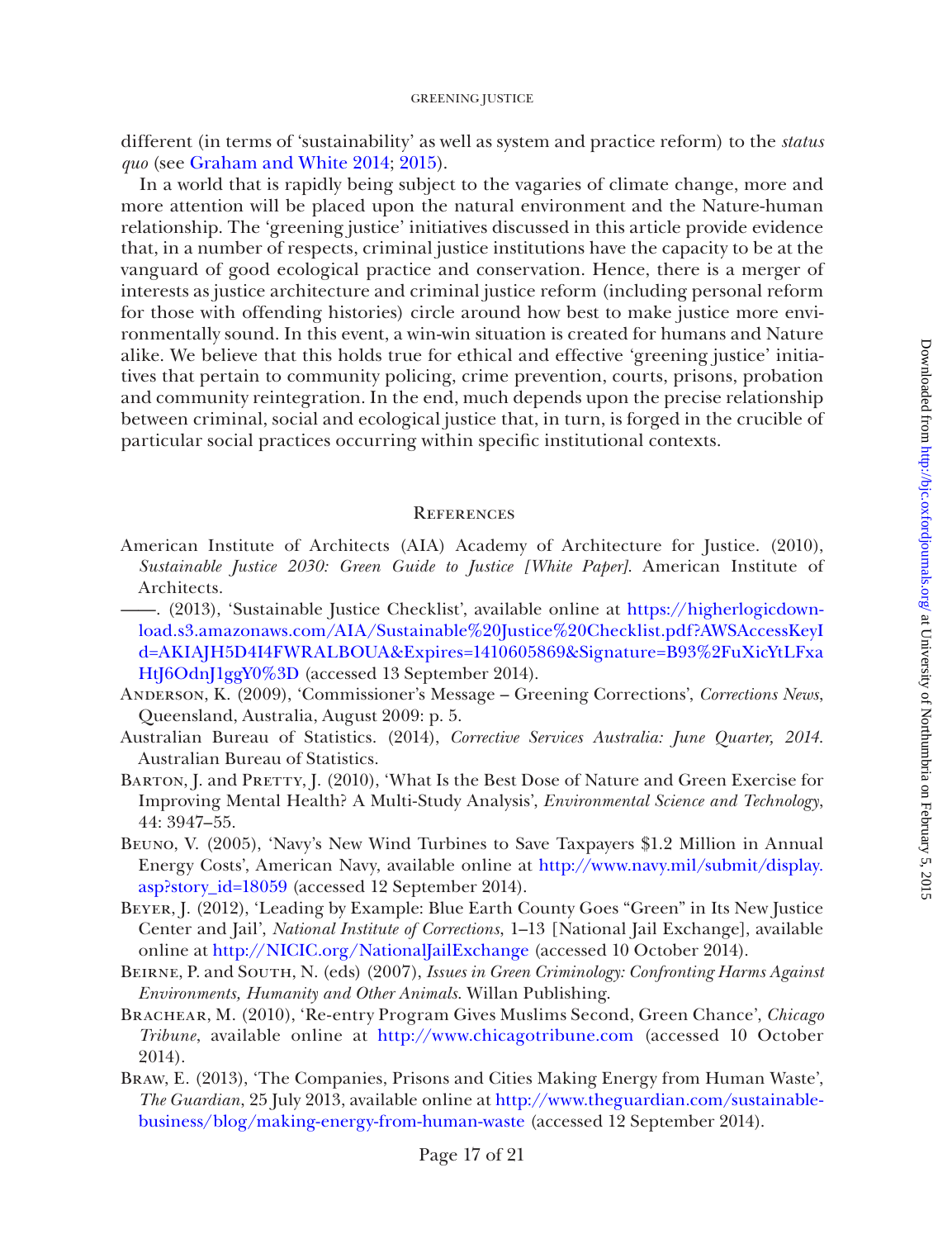- <span id="page-17-4"></span>Brisman, A. (2004), 'Double Whammy: Collateral Consequences of Conviction and Imprisonment for Sustainable Communities and the Environment', *William & Mary Environmental Law and Policy Review*, 28: 423–75.
- <span id="page-17-16"></span>——. (2009), 'Food Justice as Crime Prevention', *Journal of Food Law & Policy*, 5: 1–44.
- <span id="page-17-12"></span>Brown, L. and Thorpe, C. (2009), *An Evaluation of the Effectiveness of Newcastle Youth Offending Team's (YOT) Environmental Construction Scheme and its Future Development*. The Skill Mill.
- <span id="page-17-17"></span>Cammack, C., Waliczek, T. and Zajicek, J. (2002), 'The Green Brigade: The Psychological Effects of a Community-based Horticultural Program on the Self-development Characteristics of Juvenile Offenders', *HortTechnology*, 12: 82–6.
- <span id="page-17-11"></span>Carter, C. (2007), *Offenders and Nature: Helping People – Helping Nature*. Forest Research.
- <span id="page-17-10"></span>Carter, C. and Pycroft, A., (2010), 'Getting Out: Offenders in Forestry and Conservation Work Settings', in J. Brayford, F. Cowe and J. Deering, eds, *What Else Works? Creative Work With Offenders*, 211–35. Willan Publishing.
- <span id="page-17-5"></span>Center for Court Innovation. (2014), 'Brownsville Community Justice Center', available online at [http://www.courtinnovation.org/project/brownsville-community-justice](http://www.courtinnovation.org/project/brownsville-community-justice-center)[center](http://www.courtinnovation.org/project/brownsville-community-justice-center) (accessed 19 September 2014).
- <span id="page-17-6"></span>Chicago Bar Association. (2008), *Chicago Bar Association Task Force on Green Courts Initiative for the Circuit Court of Cook County: Final Report and Recommendations*. Chicago Bar Association.
- <span id="page-17-0"></span>Connectar Training and Biodiversity Trust. (2014), available online at [http://www.connec](http://www.connectarcharity.co.uk/)[tarcharity.co.uk/](http://www.connectarcharity.co.uk/) (accessed 27 September 2014).
- <span id="page-17-3"></span>Conrad, S. (2011), 'A Restorative Environmental Justice for Prison E-Waste Recycling', *Peace Review: A Journal of Social Justice*, 23: 348–55.
- <span id="page-17-9"></span>Crewe, B., Warr, J., Bennett, P. and Smith, A. (2014), 'The Emotional Geography of Prison Life', *Theoretical Criminology*, 18: 56–74.
- <span id="page-17-19"></span>Cunneen, C., Baldry, E., Brown, D., Brown, M., Schwartz, M. and Steel, A. (2013), *Penal Culture and Hyperincarceration: The Revival of the Prison*. Ashgate Publishers.
- <span id="page-17-13"></span>Cunneen, C. and White, R. (2011), *Juvenile Justice: Youth and Crime in Australia*, 4th edn. Oxford University Press.
- <span id="page-17-2"></span>Daily Sabah. (2014), 'Police Go Green, Faster With Bicycles', *Daily Sabah*, 21 September 2014.
- <span id="page-17-18"></span>DALE, K. and BURRELL, G. (2003), 'Anaethetics and Architecture', in A. Carr and P. Hancock, eds, *Art and Aesthetics at Work*, 155–73. Palgrave Macmillan.
- <span id="page-17-1"></span>Davies, A. (2011), 'Eastern European Prison Inmates Produce and Design an Eco-Conscious Fashion Line', available online at [http://www.treehugger.com/sustainable-fashion/](http://www.treehugger.com/sustainable-fashion/organic-tees-and-bags-made-prisoners-eastern-europe.html) [organic-tees-and-bags-made-prisoners-eastern-europe.html](http://www.treehugger.com/sustainable-fashion/organic-tees-and-bags-made-prisoners-eastern-europe.html) (accessed 30 September 2014).
- <span id="page-17-14"></span>FARRALL, S., BOTTOMS, A. and SHAPLAND, J. (2010), 'Social Structures and Desistance From Crime', *European Journal of Criminology*, 7: 546–70.
- <span id="page-17-7"></span>Feldbaum, M., Greene, F., Kirchenbaum, S., Mukamal, D., Welsh, M. and Pinderhughes, R. (2011), *The Greening of Corrections: Creating a Sustainable System*. United States Department of Justice National Institute of Corrections.
- <span id="page-17-8"></span>Garland, D. (2001), *The Culture of Control: Crime and Social Order in Contemporary Society*. University of Chicago Press.
- <span id="page-17-15"></span>Garvin, E., Cannuscio, C. and Branas, C. (2013), 'Greening Vacant Lots to Reduce Violent Crime: A Randomised Control Trial', *Injury Prevention*, 19: 198–203.
- <span id="page-17-20"></span>Goldenberg, S. (2011), 'Guantánamo Bay's Green Regime has Prison Limits', *The Guardian*, 29 December 2011.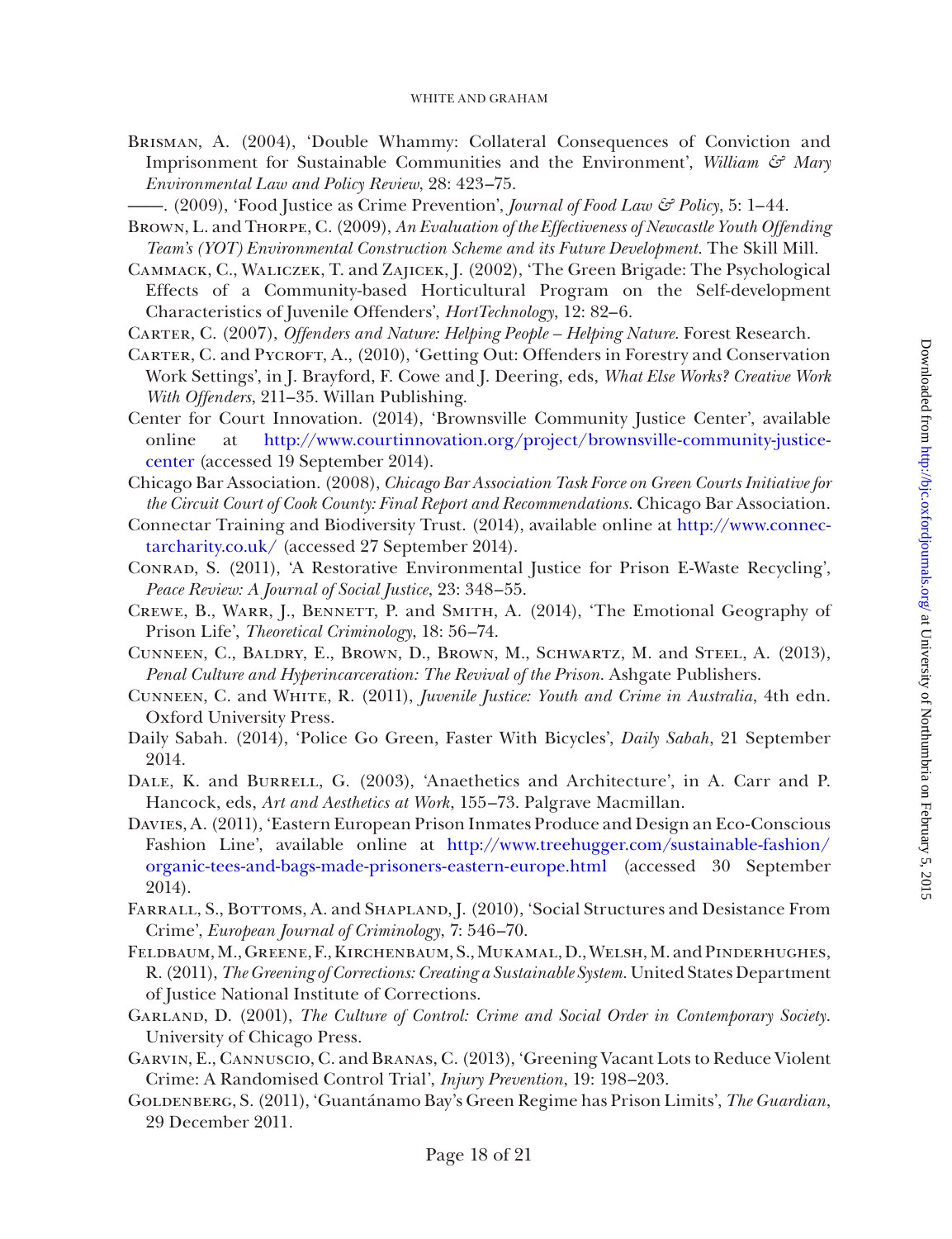- <span id="page-18-19"></span>GORDON, A. (2009), 'The United States Military Prison: The Normalcy of Exceptional Brutality', in P. Scraton and J. McCulloch, eds, *The Violence of Incarceration*, 164–86. Routledge.
- <span id="page-18-3"></span>Graham, H. and White, R. (2014), 'Innovative Justice – According to Whom?', in K. Lumsden and A. Winter, eds, *Reflexivity in Criminological Research: Experiences With the Powerful and the Powerless*, 313–25. Palgrave Macmillan.
- <span id="page-18-0"></span>——. (2015), *Innovative Justice*. Routledge.
- <span id="page-18-16"></span>Grant, E. (2013), '"Pack 'em, rack 'em and stack 'em": The Appropriateness of the Use and Reuse of Shipping Containers for Prison Accommodation', *Australasian Journal of Construction Economics and Building*, 13: 35–44.
- <span id="page-18-13"></span>Hancock, P. and Jewkes, J. (2011), 'Architectures of Incarceration: The Spatial Pains of Imprisonment', *Punishment & Society*, 13: 611–29.
- <span id="page-18-4"></span>Heckenberg, D. (2009), 'Studying Environmental Crime: Key Words, Acronyms and Sources of Information', in R. White, ed., *Environmental Crime: A Reader*, 9–24. Willan Publishing.
- <span id="page-18-8"></span>Hong Kong Police Force. (2014), 'Green Police', available online at [http://www.police.gov.](http://www.police.gov.hk/ppp_en/17_green_police/) [hk/ppp\\_en/17\\_green\\_police/](http://www.police.gov.hk/ppp_en/17_green_police/) (accessed 30 September 2014).
- <span id="page-18-9"></span>Innes, M. (2004), 'Reinventing Tradition? Reassurance, Neighbourhood Security and Policing', *Criminology and Criminal Justice*, 4: 151–71.
- <span id="page-18-17"></span>Jackson, A., Shuman, A. and Dayaneni, G. (2006), *Toxic Sweatshops: How UNICOR Prison Recycling Harms Workers, Communities, the Environment, and the Recycling Industry*. Center for Environmental Health, Prison Activist Resource Center, Silicon Valley Toxics Coalition and Computer TakeBack Campaign.
- <span id="page-18-12"></span>James, E. (2013), 'Bastoy: The Norwegian Prison that Works', *The Guardian*, 4 September 2013.
- <span id="page-18-1"></span>Jewkes, Y. and Johnson, H. (2007), 'The Evolution of Prison Architecture', in Y. Jewkes, ed., *Handbook on Prisons*. Willan Publishing.
- <span id="page-18-2"></span>Jewkes, Y. and Moran, D. (2014), 'Should Prison Architecture be Brutal, Bland or Beautiful?', *Scottish Justice Matters*, 2: 8–10.
- <span id="page-18-18"></span>Kaufman, L. (2010), 'Toxic Metals Tied to Work in Prisons', *The New York Times*, 26 October 2010.
- <span id="page-18-10"></span>Kaye, J. and Pfau, A. (2008), *Green Justice: An Environmental Action Plan for the New York State Court System* New York State Unified Court System.
- <span id="page-18-15"></span>Kuo, F. and Sullivan, W. (2001), 'Environment and Crime in the Inner City: Does Vegetation Reduce Crime?', *Environment and Behavior*, 33: 343–67.
- <span id="page-18-11"></span>Larson, D. (ed.) (2014), *Fourth City: Essays From the Prison in America*. Michigan State University Press.
- <span id="page-18-14"></span>Laub, J. and Sampson, R. (2001), 'Understanding Desistance From Crime', *Crime and Justice*, 28: 1–69.
- <span id="page-18-5"></span>Lynch, M. (2007), *Big Prisons, Big Dreams: Crime and the Failure of America's Penal System*. Rutgers University Press.
- <span id="page-18-7"></span>LYNCH, M. and STRETESKY, P. (2010), 'Global Warming, Global Crime: A Green Criminological Perspective', in R. White, ed., *Global Environmental Harm: Criminological Perspectives*. Willan Publishing.
- <span id="page-18-6"></span>——. (2012), 'A Proposal for a New Vehicle-Based Carbon Tax (V-CART ): Vehicle-Based Global Warming Policy and Green Criminology', in R. White, ed. *Climate Change From a Criminological Perspective*. Springer.
- <span id="page-18-20"></span>Lyons, H. (2012), 'Food, Farming, and Freedom: Promoting a Sustainable Model of Food Justice in America's Prisons', Senior Capstone Projects, Paper 73, available online at [http://digitalwindow.vassar.edu/senior\\_capstone](http://digitalwindow.vassar.edu/senior_capstone) (accessed 10 October 2014).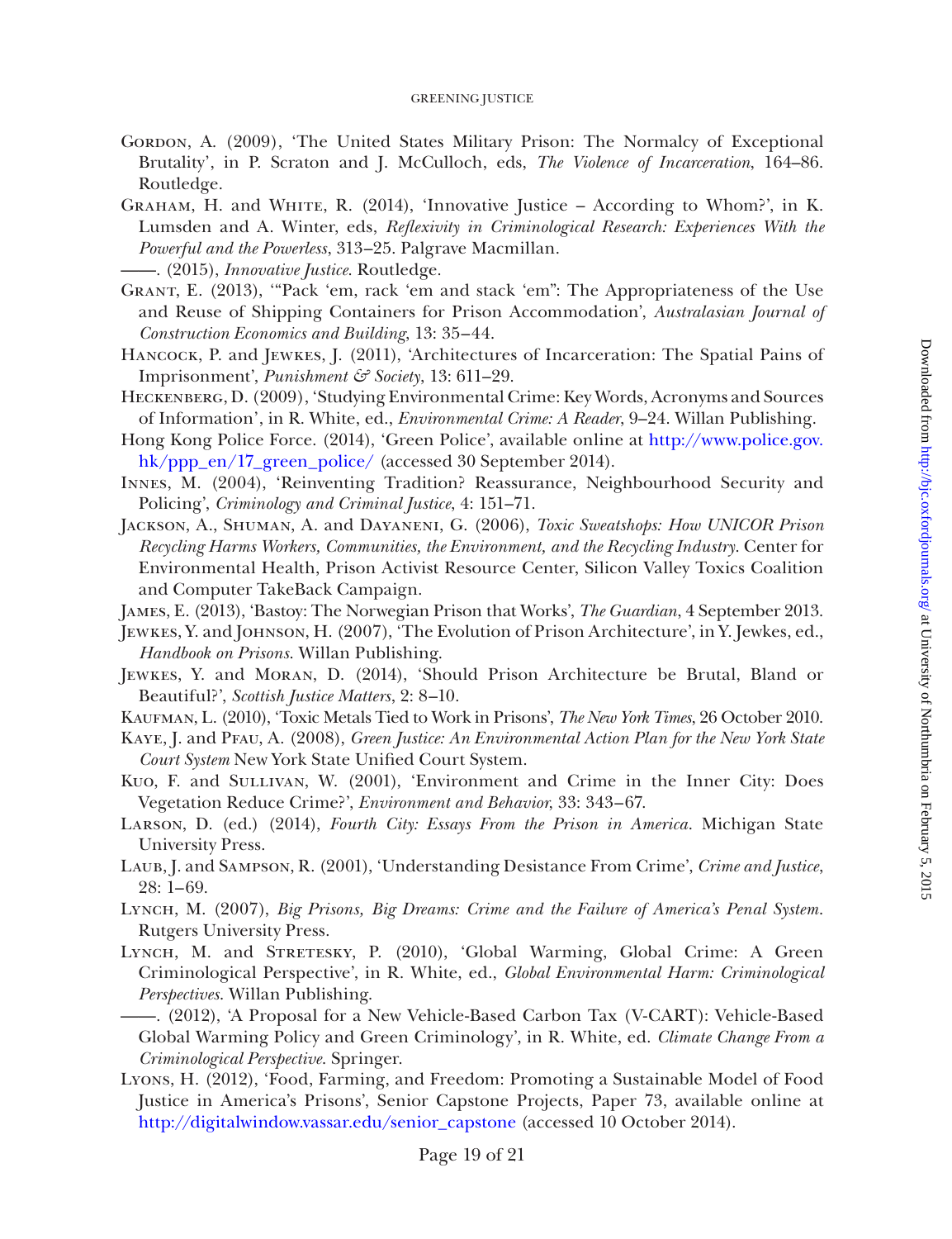- <span id="page-19-0"></span>Martin, L. (2014), 'Prisoners Help Rehabilitate Black Cockatoos at Kaarakin Conservation Centre', *ABC News*, 31 May 2014, available online at [http://www.abc.](http://www.abc.net.au/news/2014-05-30/prison-inmates-looking-after-cockatoos/5486642) [net.au/news/2014-05-30/prison-inmates-looking-after-cockatoos/5486642](http://www.abc.net.au/news/2014-05-30/prison-inmates-looking-after-cockatoos/5486642) (accessed 12 September 2014).
- <span id="page-19-14"></span>Maruna, S. (2001), *Making Good: How Ex-Convicts Reform and Rebuild Their Lives*. American Psychological Association.
- <span id="page-19-17"></span>——. (2012), ''Greening Justice', Discovering Desistance Blog', 22 August 2012, available online at <http://blogs.iriss.org.uk/discoveringdesistance/2012/08/22/greening-justice/> (accessed 12 September 2014).
- <span id="page-19-8"></span>Mazerolle, L., Bennett, S., Davis, J., Sargeant, E. and Manning, M. (2013), *Legitimacy in Policing: A Systematic Review*. The Campbell Collaboration.
- <span id="page-19-15"></span>McKay, T., Lindquist, C., Melton, A. and Martinez, R. (2013), *Stories of Change Among Justice-Involved American Indian Youth: A Cross-Site Evaluation of OJJDP's Tribal Green Reentry Program*. US Department of Justice Office of Justice Programs.
- <span id="page-19-16"></span>McNeill, F. (2012), 'Four Forms of 'Offender' Rehabilitation: Towards an Interdisciplinary Perspective', *Legal and Criminological Psychology*, 17: 18–36.
- <span id="page-19-3"></span>Millie, A. (2012), 'Police Stations, Architecture and Public Reassurance', *British Journal of Criminology*, 52: 1092–112.
- <span id="page-19-11"></span>Millman, J. (2014), 'Prisons Give Unruly Rescue Dogs a Second Chance', *Wall Street Journal*, 18 March 2014.
- <span id="page-19-19"></span>Ministry of Justice National Offender Management Service. (2014), *Offender Management Statistics Bulletin: England and Wales*. Ministry of Justice.
- <span id="page-19-5"></span>NORTON, C., HOLGUIN, B. and MANOS, J. (2013), 'Restoration Not Incarceration: An Environmentally-Based Intervention for Working With Young Offenders', in M. Gray, J. Coates and T. Hetherington, eds, *Environmental Social Work*, 172–92. Routledge.
- <span id="page-19-20"></span>PRATT, J. (2007), *Penal Populism*. Routledge.
- <span id="page-19-12"></span>——. (2008), 'Scandinavian Exceptionalism in an Era of Penal Excess: Part 1: The Nature and Roots of Scandinavian Exceptionalism', *British Journal of Criminology*, 48: 119–37.
- <span id="page-19-6"></span>PRETTY, J., WOOD, C., BRAGG, R. and BARTON, J. (2013), 'Nature for Rehabilitating Offenders and Facilitating Therapeutic Outcomes for Youth at Risk', in N. South and A. Brisman, eds, *Routledge International Handbook of Green Criminology*, 184–96. Routledge.
- <span id="page-19-9"></span>Pring, G. and Pring, C. (2009), *Greening Justice: Creating and Improving Environmental Courts and Tribunals*. The Access Initiative.
- <span id="page-19-13"></span>Shammas, V. (2014), 'The Pains of Freedom: Assessing the Ambiguity of Scandinavian Penal Exceptionalism on Norway's Prison Island', *Punishment & Society*, 16: 104–23.
- <span id="page-19-1"></span>Sharan, A. (2012), 'Tihar Jail to Use its Biodegradable Waste to Power Its Kitchens, Bakery', *Hindustan Times*, 7 October 2012.
- <span id="page-19-18"></span>Sheldon, P. and Atherton, E. (2011), *Greening Corrections Technology: Guidebook*. National Institute of Justice, US Department of Justice.
- <span id="page-19-4"></span>Simon, J., Temple, N. and Tobe, R. (eds) (2013), *Architecture and Justice: Judicial Meanings in the Public Realm*. Ashgate Publishing.
- <span id="page-19-2"></span>South, N. and Brisman, A. (eds) (2013), *Routledge International Handbook of Green Criminology*. Routledge.
- <span id="page-19-7"></span>Stohr, M. and Wozniak, J. (2014), 'The Green Prison', in F. Cullen, C. Jonson and M. Stohr, eds, *The American Prison: Imagining a Different Future*, 193–212. SAGE.
- <span id="page-19-10"></span>Sustainability in Prisons Project (SPP). (2013), *The Sustainability in Prisons Project – SPP Vision*. Evergreen State College and Washington Department of Corrections.